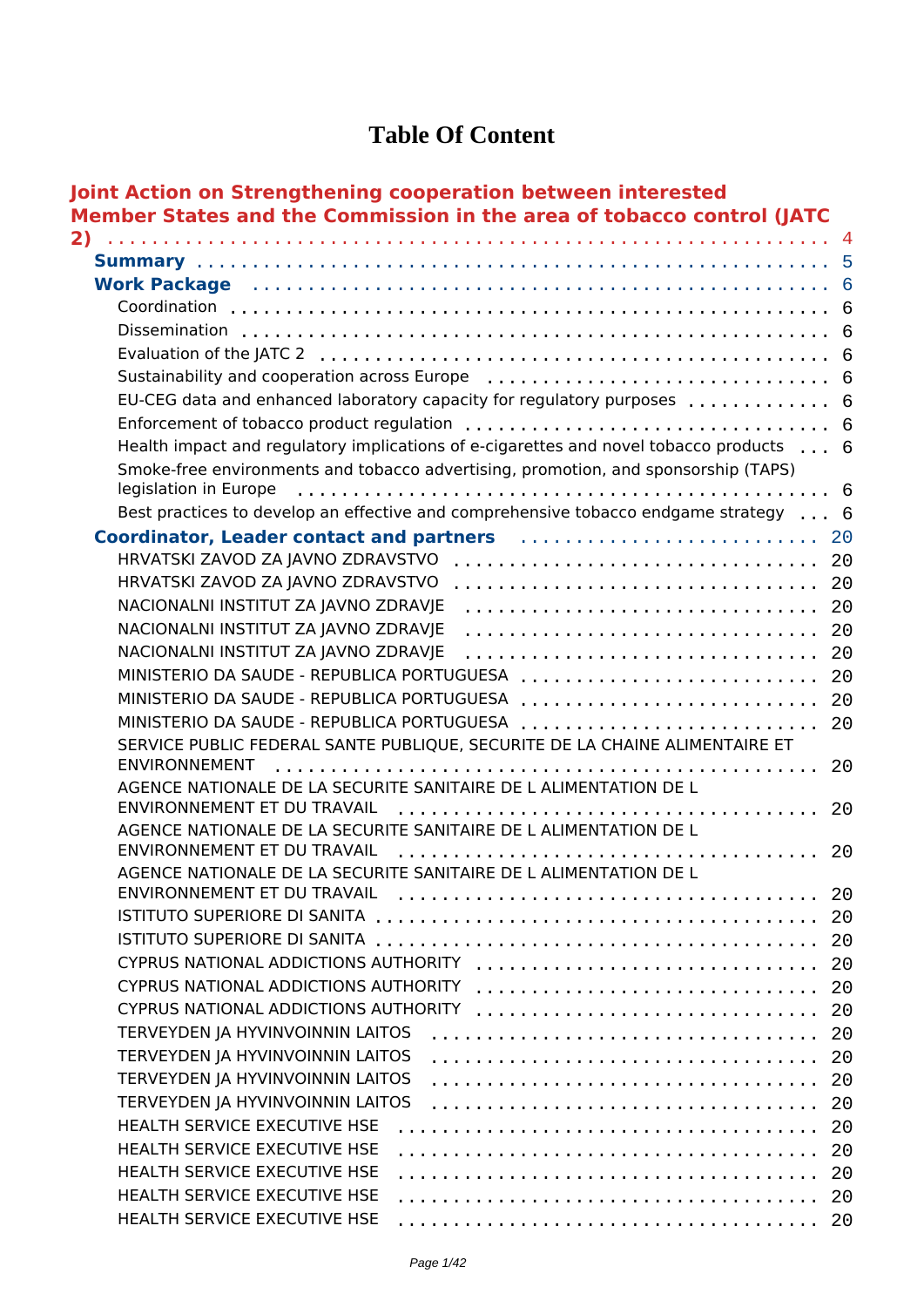|                                                                                                                  | 20  |
|------------------------------------------------------------------------------------------------------------------|-----|
| The Norwegian Ministry of Health and Care Services                                                               | 20  |
| <b>FOLKHALSOMYNDIGHETEN</b>                                                                                      | 20  |
| FOLKHALSOMYNDIGHETEN                                                                                             | 20  |
| RIJKSINSTITUUT VOOR VOLKSGEZONDHEID EN MILIEU                                                                    | 20  |
| RIJKSINSTITUUT VOOR VOLKSGEZONDHEID EN MILIEU                                                                    | 20  |
| RIJKSINSTITUUT VOOR VOLKSGEZONDHEID EN MILIEU                                                                    | 20  |
| <b>TERVISEAMET</b>                                                                                               | 20  |
| <b>TERVISEAMET</b>                                                                                               | 20  |
| <b>TERVISEAMET</b>                                                                                               | 20  |
|                                                                                                                  | 20  |
| ORSZAGOS KORANYI PULMONOLOGIAI INTEZET                                                                           | 20  |
| ORSZAGOS KORANYI PULMONOLOGIAI INTEZET                                                                           | 20  |
| ORSZAGOS KORANYI PULMONOLOGIAI INTEZET                                                                           | 20  |
| ORSZAGOS KORANYI PULMONOLOGIAI INTEZET                                                                           | 20  |
| INSTITUT ZA JAVNO ZDRAVLJE SRBIJE 'MILAN JOVANOVIC - BATUT'                                                      | 20  |
| INSTITUT ZA JAVNO ZDRAVLJE SRBIJE 'MILAN JOVANOVIC - BATUT'  20                                                  |     |
| OSTERREICHISCHE AGENTUR FUR GESUNDHEIT UND ERNAHRUNGSSICHERHEIT GMBH                                             | 20  |
| OSTERREICHISCHE AGENTUR FUR GESUNDHEIT UND ERNAHRUNGSSICHERHEIT GMBH                                             | 20  |
| OSTERREICHISCHE AGENTUR FUR GESUNDHEIT UND ERNAHRUNGSSICHERHEIT GMBH                                             | 20  |
| OSTERREICHISCHE AGENTUR FUR GESUNDHEIT UND ERNAHRUNGSSICHERHEIT GMBH                                             | 20  |
| OSTERREICHISCHE AGENTUR FUR GESUNDHEIT UND ERNAHRUNGSSICHERHEIT GMBH                                             | 20  |
| BUNDESINSTITUT FUER RISIKOBEWERTUNG                                                                              | 20  |
| <b>BUNDESINSTITUT FUER RISIKOBEWERTUNG</b>                                                                       | 20  |
| <b>BUNDESINSTITUT FUER RISIKOBEWERTUNG</b>                                                                       | 20  |
| <b>BUNDESINSTITUT FUER RISIKOBEWERTUNG</b>                                                                       |     |
| <b>BUNDESINSTITUT FUER RISIKOBEWERTUNG</b>                                                                       | 20  |
| INSTITUT CATALA D'ONCOLOGIA                                                                                      | 20  |
| <b>INSTITUT CATALA D'ONCOLOGIA</b>                                                                               | 20  |
| <b>INSTITUT CATALA D'ONCOLOGIA</b>                                                                               | 20  |
|                                                                                                                  | 20  |
|                                                                                                                  | -20 |
| INSTITUT CATALA D'ONCOLOGIA                                                                                      | 20  |
| INSTITUT CATALA D'ONCOLOGIA                                                                                      | 20  |
| Drug, tobacco and alcohol control department                                                                     | 20  |
|                                                                                                                  | 31  |
|                                                                                                                  | 31  |
| First periodical technical and financial report                                                                  | 31  |
|                                                                                                                  | 31  |
|                                                                                                                  | 31  |
|                                                                                                                  | 31  |
| Dissemination plan                                                                                               | 31  |
|                                                                                                                  | 31  |
| Project Dissemination Activity Report 2 (assessman project Dissemination Activity Report 2 (assessman projection | 31  |
|                                                                                                                  | 31  |
|                                                                                                                  | 31  |
|                                                                                                                  | -31 |
| Policy dialogues on sustainability of JATC2 actions and possible contributions to                                |     |
|                                                                                                                  | -31 |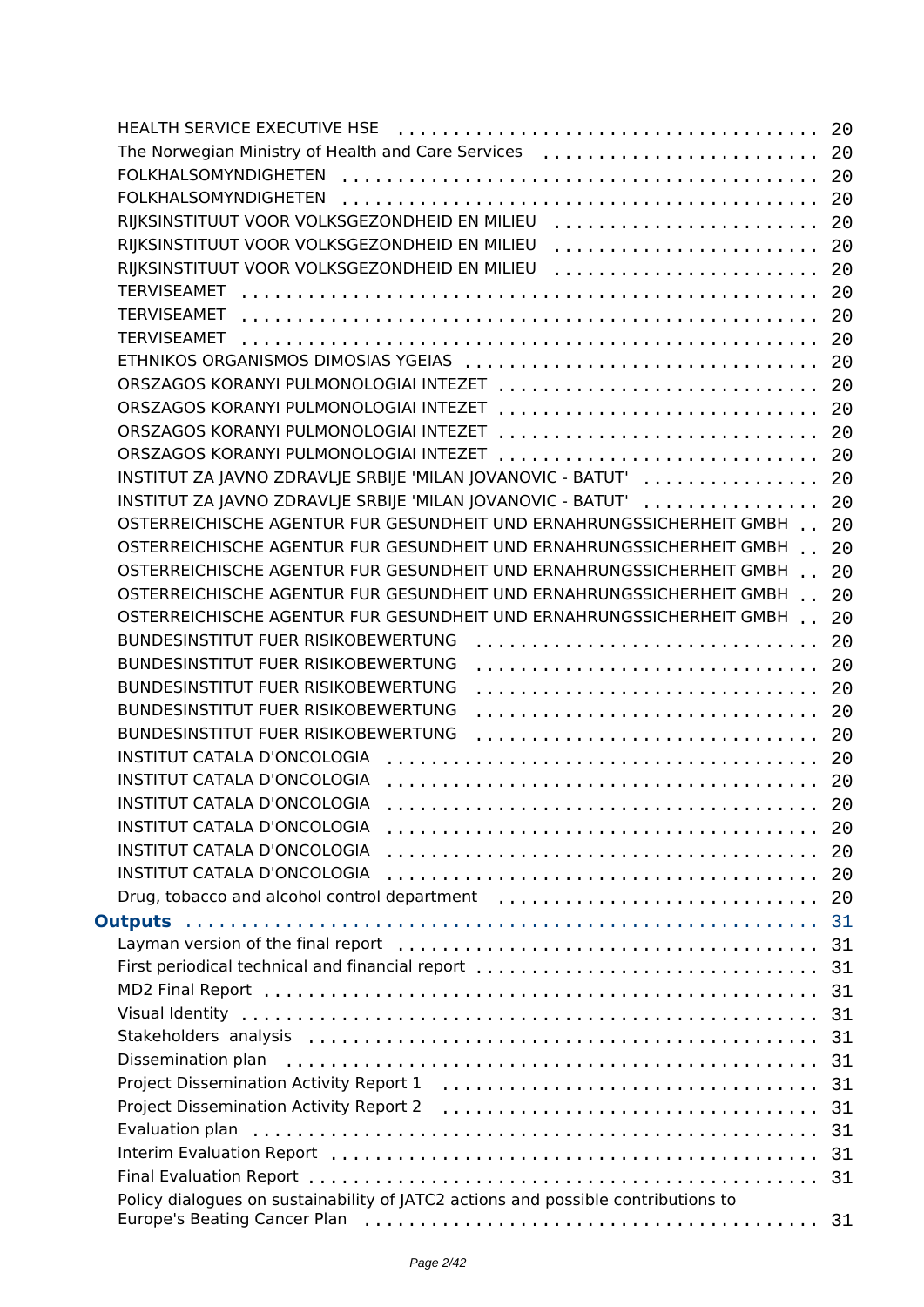| Sustainability plan, policies and scenarios for long-term sustainability                                               | 31 |
|------------------------------------------------------------------------------------------------------------------------|----|
| Establish the framework for a cooperation with the European Commission on the JATC2                                    |    |
| deliverables contribution to Europe's Beating Cancer Plan                                                              | 31 |
| Agreement and procedures for EU CEG data sharing                                                                       | 31 |
| EU CEG data integration from MS REP to local databases at national scale                                               | 31 |
| Mapping of the EU network of independent laboratories capacities                                                       | 31 |
| How-to guides & toolbox to analyse EU CEG data at national scale                                                       | 31 |
| Descriptive analysis of EU CEG data on tobacco products at EU scale                                                    | 31 |
| Descriptive analysis of product composition and emission results from both EU CEG                                      |    |
| data and independent laboratory tests                                                                                  | 31 |
| Monitoring EU Member States NCAs experience in assessing their own EU CEG data                                         | 31 |
| Monitoring regulatory compliance and discrepancies in EU CEG data at EU scale                                          | 31 |
| EU CEG reference tables                                                                                                | 31 |
| Library of substances and fingerprints resulting from untargeted analyses on tobacco<br>and related products           | 31 |
| Create roadmap for an active knowledge sharing network                                                                 | 31 |
| Creation of an archive for storing information on tobacco enforcement using existing                                   |    |
| EU platforms                                                                                                           | 31 |
| Analysis of the viability of using existing platforms as a knowledge database after the                                |    |
|                                                                                                                        | 31 |
| Hosting twice yearly knowledge hub meetings for each subgroup                                                          | 31 |
| Minutes twice yearly from the knowledge hub meeting sent out to all participants                                       | 31 |
| Report on regulation of novel tobacco products and e-cigarettes in different EU                                        |    |
| <b>Member States</b>                                                                                                   | 31 |
| Overview of novel tobacco products and e-cigarettes in different Member States                                         | 31 |
| Report on relevant health risks for novel tobacco products, e-cigarettes                                               | 31 |
| Report on product use, familiarity and of novel tobacco products and e-cigarettes                                      | 31 |
| Scientific publication on evaluation of health impact and regulatory implications of                                   |    |
| novel tobacco products and e-cigarettes                                                                                | 31 |
| Report on adverse events related to e-cigarettes across Member States and                                              |    |
| suggested approach for harmonised data collection across EU                                                            | 31 |
| Information sheets on evaluation of health impact and regulatory implications of novel                                 |    |
| tobacco products and e-cigarettes<br>"Weight of evidence" paper on the evidence for supporting the expansion of smoke- | 31 |
| free environments                                                                                                      | 31 |
| Position paper on best practices for SHS & SHA protection and evidence supporting the                                  |    |
|                                                                                                                        | 31 |
|                                                                                                                        | 31 |
| Report of tobacco endgame strategies for the European region.                                                          | 31 |
| Recommendations for research on forward-looking tobacco control policies and                                           |    |
|                                                                                                                        | 31 |
| EU Tobacco Endgame Toolkit to disseminate best practices in the development,                                           |    |
| implementation and evaluation of forward-looking tobacco control policies and tobacco                                  |    |
| endgame strategies                                                                                                     | 31 |
| Templates for management of finances, deliverables and milestones                                                      | 31 |
| Create a contact list of all authorities within the field of tobacco regulation across EU                              | 31 |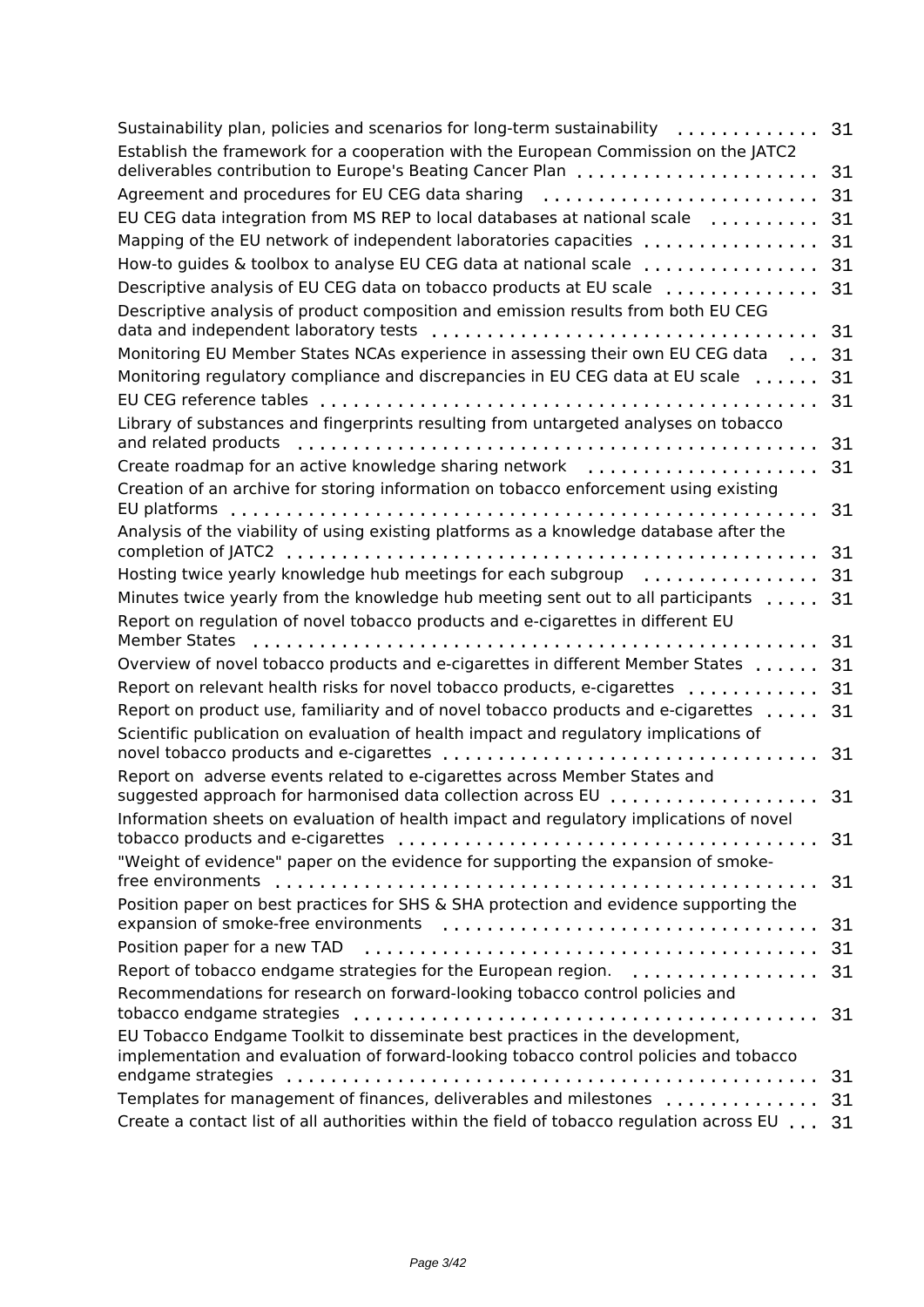<span id="page-3-0"></span>*Joint Action on Strengthening cooperation between interested Member States and the Commission in the area of tobacco control (JATC 2)*

*JA2015 - GPSD [705038]*

 *START DATE: 01/10/2021*

 *END DATE: 30/09/2024*

 *DURATION: 36 month(s)*

 *CURRENT STATUS: Ongoing*

 *PROGRAMME TITLE: 3rd Health Programme (2014-2020)* 

 *PROGRAMME PRIORITY: -*

 *CALL: Direct Grants for Joint Actions with Member State's Competent Authorities under the Annual Work Programme 2020 of the 3HP*

 *TOPIC: • Joint Action on Strengthening cooperation between interested Member States and the Commission in the area of tobacco control*

#### *EC CONTRIBUTION: 2499999.62 EUR*

 *KEYWORDS: Endgame Strategies, Harmonized Enforcement And Market Surveillance, Smoke-Free Environments, Tobacco Advertising Directive, Tobacco Products Directive, Who'S Framework Convention On Tobacco Control*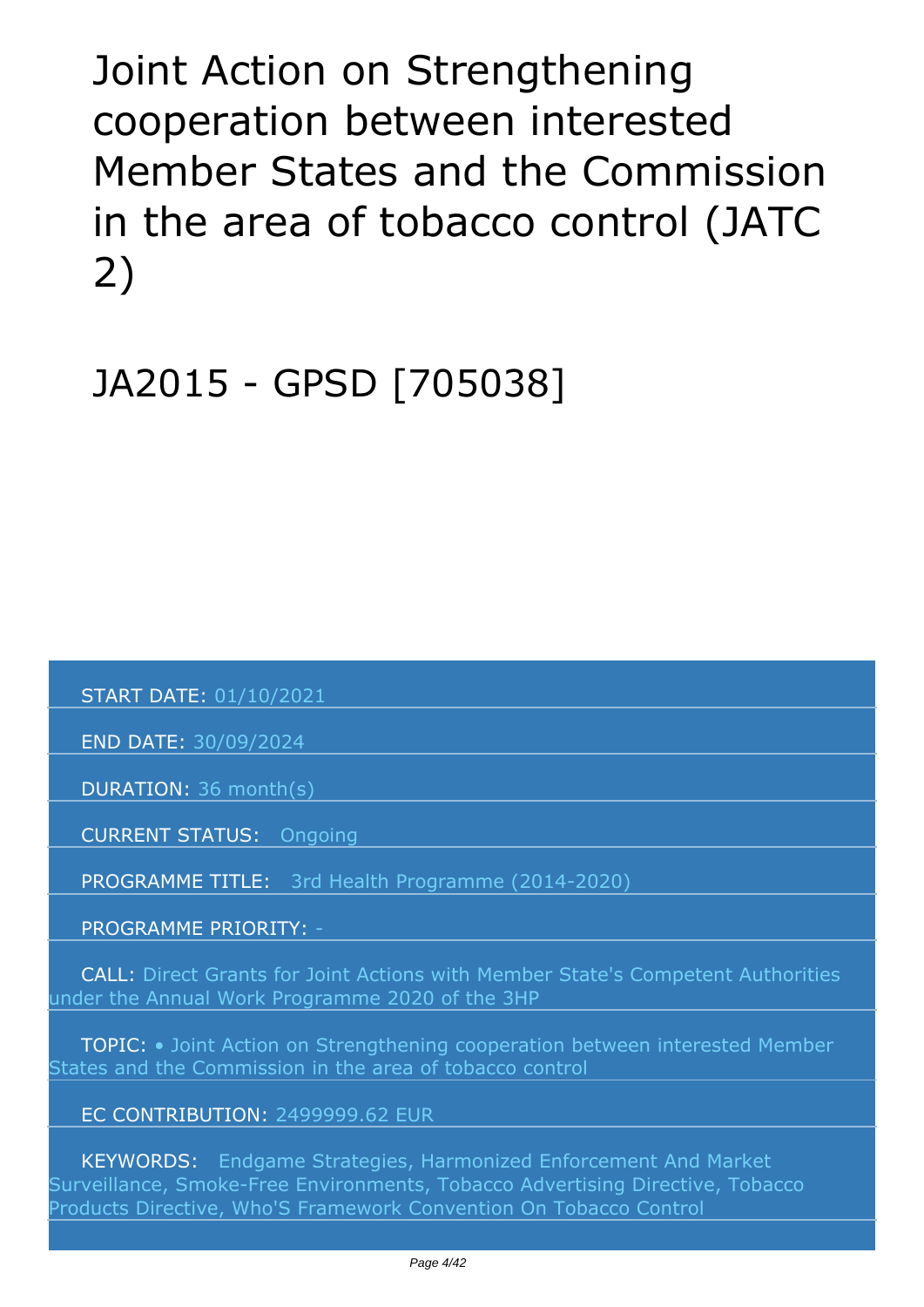## <span id="page-4-0"></span>*Project abstract*

*For many years tobacco consumption has been considered the single most important cause of preventable morbidity wordwide. Efforts to reduce the devastation of tobacco related death and illness in the EU, consist of the Tobacco Products Directive (TPD), the Tobacco Advertising Directive (TAD) and the Framework Convention on Tobacco Control (FCTC) from WHO. The general objective of the Joint Action on Tobacco Control 2 will be to provide support of the implementation of TPD and TAD.*

*The specific objectives of the program are:*

*1. To ensure appropriate coordination and evaluation*

*2. To support dissemination of information to the target groups*

*3. To integrate the JATC results into national policies*

*4. To facilitate the exchange of good practices between Member States in order to improve implementation of the Tobacco Products Directive (TPD) and related implementing and delegated acts in a number of areas of tobacco product and e-cigarette regulation, including laboratory capacity, analysis and assessment.*

*5. To ensure greater consistency in the application of the TPD to ensure a fair internal market for tobacco and related products, especially regarding market surveillance and enforcement.*

*6. Promote activities consistent with the objectives of the WHO Framework Convention on Tobacco Control.*

*7. To identify and assess the current legislation regarding, but not exclusively tobacco advertising and advertising of emerging products.*

*8. To identify and develop best practices regarding tobacco endgame strategies and for smoke-free environments.*

*As more and more countries step up in the game of tobacco control and prevention against tobacco related cancer, a unified Europe is more important than ever. The commitment is also showed in the approaching new EU Cancer Action Plan, where EU MS will stand together in the fight against tobacco. We, the partners of the JATC 2, are commited to championing this fight.*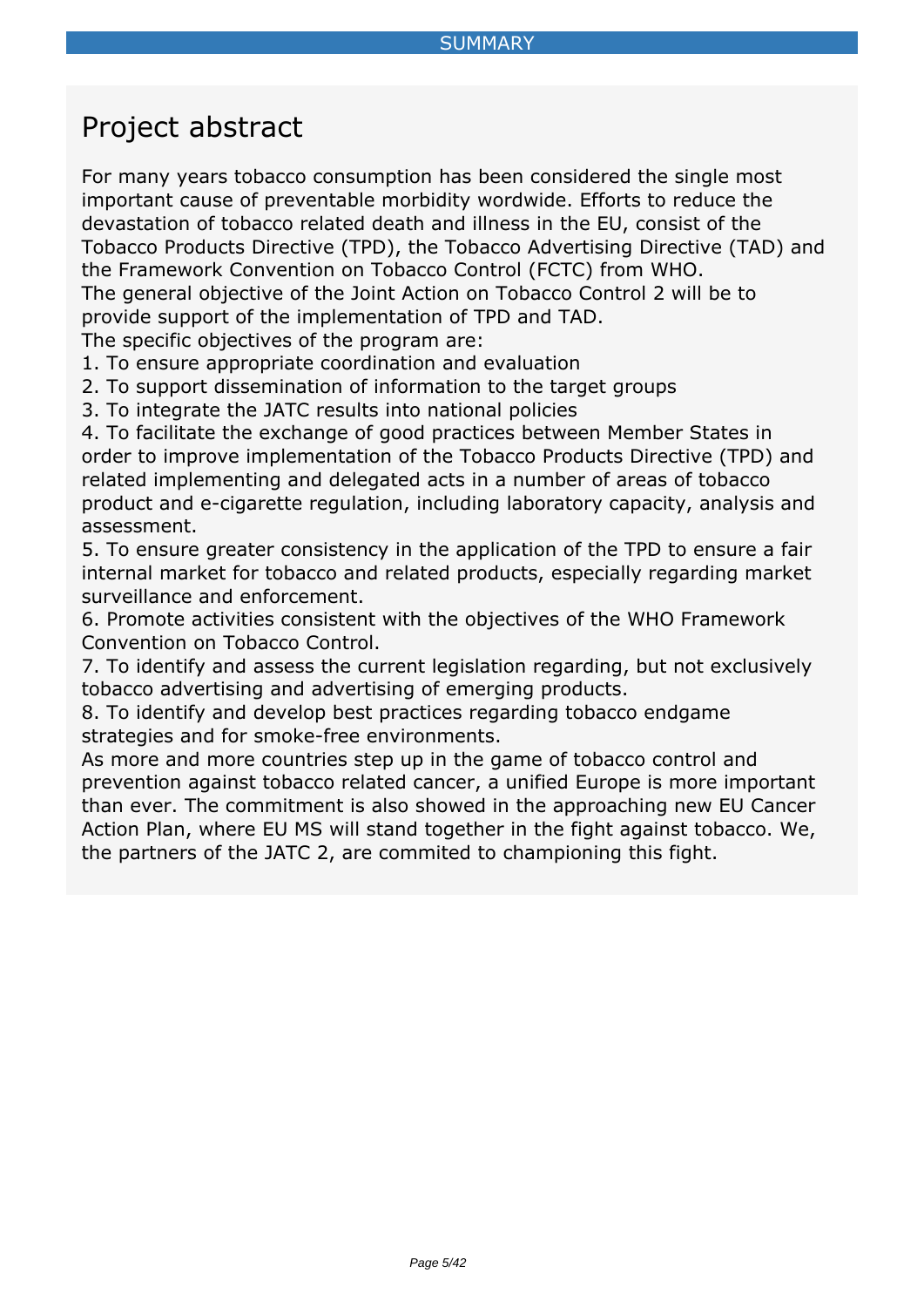# <span id="page-5-0"></span>*Work package*

### *Work Package 1: Coordination*

*Start month: 1 End month: 36 Work Package Leader: DSTA*

*Description of work:*

*Objective 1.1: Ensure efficient management of the project*

*Task 1.1a: To monitor and guide the progress of the individual WPs to mutual shared success.*

*This task will monitor and guide the progress of the activities and all partners involved throughout the project. The task includes ensuring the efficient implementation of the activities, keeping a good overview of the progress through monitoring the milestones and deliverables related to the project. It is also a priority of the coordination team to ensure the efficient use and well-structured use of resources by sharing outcomes and knowledge between WPs and thereby reducing the risk of redundancy. To accomplish this the coordination team will through dialog with WP leaders share updates on the progress of all WP tasks. The coordination team will also recreate connections between WP leaders working on similar tasks. The coordination team will, when necessary ensure that information is fed into relevant tasks.*

*To monitor the progress, the coordination team will use the specific objectives of the project as beacons for navigation and they will further use the methods outlined in section 9, where the methods for each WP is described. The first deliverable (D1.1) will be a template, which will present all deliverables and milestones both chronological and ordered by WP, showing how they are related. Efficient management will also be ensured during the monthly meetings with the steering committee where a review of all on going work will be addressed at every meeting.*

*Task 1.1b: Organize and chair meetings in the Steering Committee WP1 will host a kick-off meeting in either Brussels or Copenhagen (M1.1) for the launch of the project. The coordination team will also organize the 2nd and 3rd year consortium meetings. The purpose of the kick-off meeting will be to share and discuss the JATC 2 work plan and ensure a shared understanding of the approach, methodologies and activities to be performed by all partners. Agenda for all consortiums meeting will be will be created in collaboration with all WP leaders. The 2nd and 3rd Consortium meeting will be hosted in the form of virtual meeting. The consortium meeting will be recorded and archived on an EU platform so that all relevant EU authorities are able to see the recording. One of the pivotal task at the consortium meeting will be to ensure that the project is on the right course and that tasks are feeding the necessary information into other WPs. The coordination team will send out minutes after all consortium meetings (M1.1, M1.2, M1.4 and M1.5).*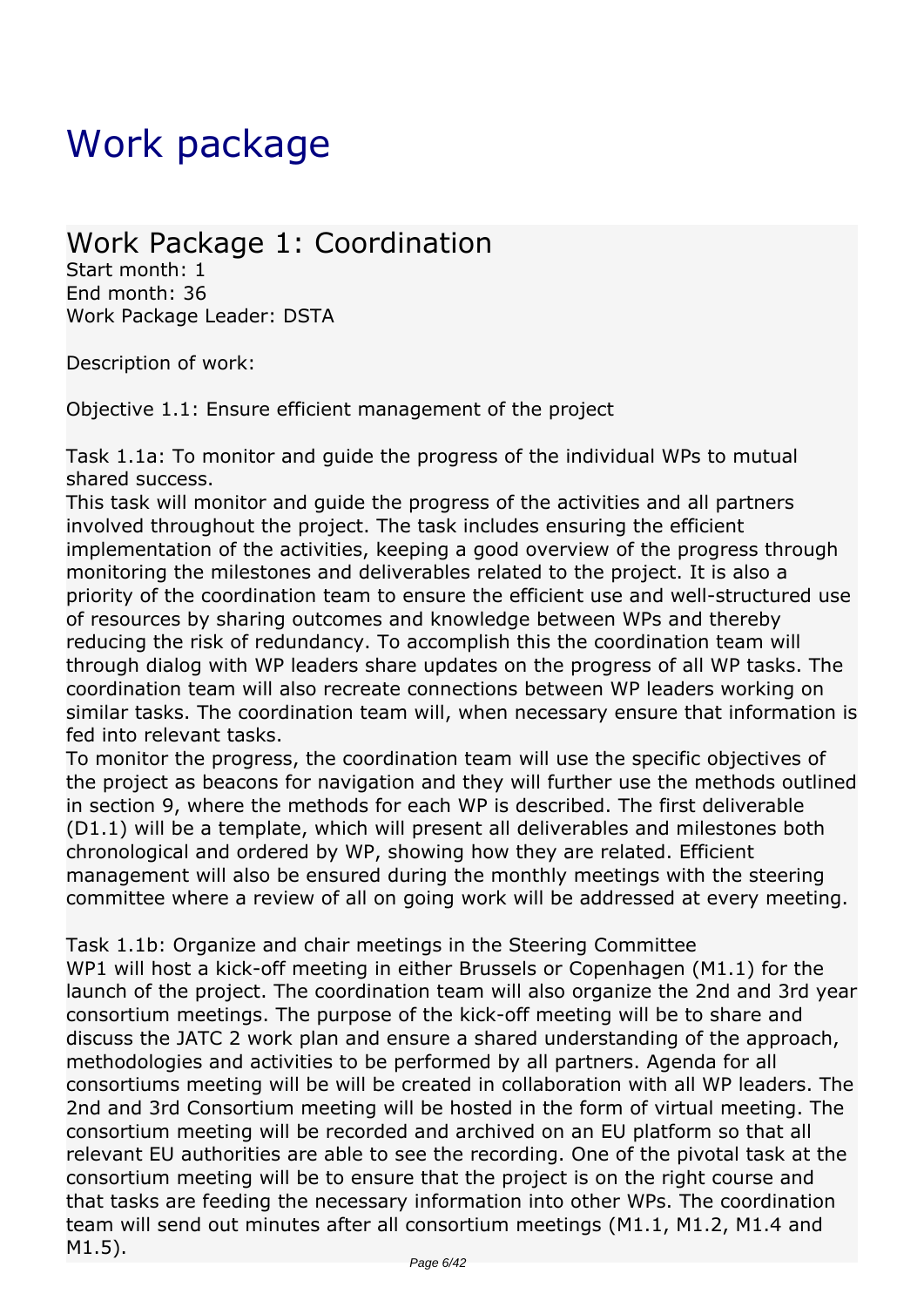*Task 1.1c: With the current COVID-19 pandemic in mind, develop and implement the project method "Born Digital"*

*This task entails making the project sustainable against travel restrictions and address the Green Agenda. The Coordination Team will develop a facilitation plan for a born digital strategy. The Born Digital strategy will entail a plan for the effective virtual management of JATC2 by utilizing existing platforms for virtual meetings.*

*Objective 1.2: Coordinate the financial management*

*Task 1.2a: This task focuses on communicating rules and guidelines for financial administration and management, support implementation of these, and supply MS with a user-friendly template where MS can fill out relevant information regarding finances, completed milestones and deliverables (D1.1, M1.4. and M1.7). The Financial Project Manager will provide a template and guide all relevant partners in the use of this template to ensure it is easy to understand and use. The template will make it transparent how finances are spent on different categories and WPs. This task is connected to task 1.1a to make sure resources spent are in line with expectations and the expected progress of the WPs. The templates for finances, deliverables and milestones are that way connected.*

*Task 1.2b: Prepare financial reports for HaDEA and acquire all information and documents needed f* 

### *Work Package 2: Dissemination*

*Start month: 1 End month: 36 Work Package Leader: NPHO*

*Description of work:*

*Objective 2.1: To develop the plan and tools to disseminate, as widely as possible, the process, updates and recommendations of JATC 2 by producing manuscripts, policy reports, conference abstracts and digital leaflets/documentation and by organizing a final project conference to conclude the project's activities.*

*Task 2.1a: Creation of the Dissemination plan.*

*To create a dissemination plan for the development and reporting of dissemination activities [D2.3]. This dissemination plan will include detailed information of who will be contacted, what will be disseminated (key message) and include all methods needed to perform the dissemination activities of JATC 2. The dissemination strategy will pay attention to the transfer of knowledge and to the processes needed for embedding and future take-up. The visibility of EU co-financing will be ensured.*

*Task 2.1b: Development and maintenance of project website (based on website of* Page 7/42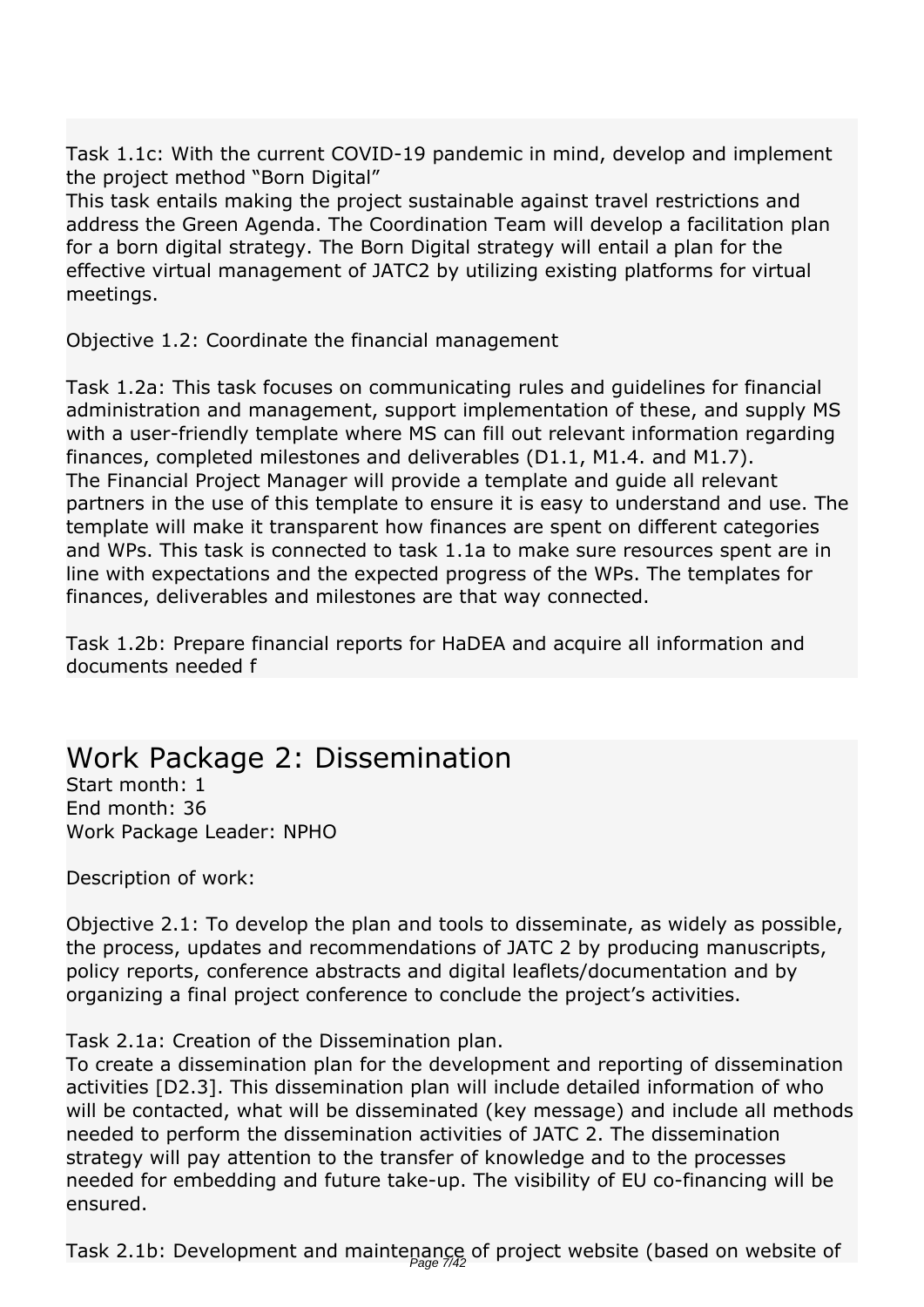#### *JATC) and social media accounts.*

*The website is conceived as 'dynamic' in the sense that continual updates will be made as the project work advances. The project website must include sufficient information for the public, researchers and regulators to be informed of the impact and progress of the project. The website will be the public face of the project. The information provided will be in nonprofessional format with the ability to identify further detailed material deeper within the website. Social media such as Facebook, Instagram, and Twitter will be used to further enhance dissemination activities [D2.1].*

*Task 2.1c: Development of communication tools and visual identity The visual identity will be developed through project logo (updated version of the logo of JATC), project leaflets, one general leaflet on the project, a second leaflet on the project's results, templates for internal and external documents (Word, PowerPoint, letterhead, folders), E-newsletters (twice a year), and press releases. The core communication tools include logo, first project leaflet, templates [D2.1].*

*Objective 2.2. To set up a network of interested stakeholders involved in tobacco control in all Member States including existing networks and EU-funded or international projects, policy makers, professionals, other stakeholders and a wider audience at EU level, in order to disseminate the outputs of the Joint action through multiple avenues of communication.*

#### *Task 2.2a: Stakeholder Analysis*

*This task aims at mapping the stakeholders involved in tobacco control in all MS/partners including existing networks and EU-funded or international projects. An initial stakeholder analysis report will be produced in month 4. Within this task a stakeholder's network will be developed and maintained, in order to ensure that the project findings reach the relevant end users. It is critical to inform and build partnerships with; 1. EU regulators and national policy makers due to their direct relevance to the topics covered by the JATC 2. And to engage them in all aspects of the project development and dissemination as early as possible. 2. International and National Tobacco control stakeholders who will be reached through interactions at both the dissemination (WP2) and the sustainability level (WP4). 3. The researchers and other professionals as they might benefit from the use of knowledge produced from the outcomes of the JATC 2 project. 4. The public, who might benefit from the information on tobacco products and will increase their health literacy on the dangerous of tobacco use. By linking with the EU beating cancer plan further dissemination of the outcomes of this Joint Action will be achieved [D2.2].*

*This task is also closely linked to WP6 that focuses on knowledge sharing regarding tobacco enforcement. There will be a close collaboration between WP 2 and WP 6, due to the fact that WP 6 is building a knowledge hub network where dissemination of information also is a pivotal task.*

*Task 2.2.b*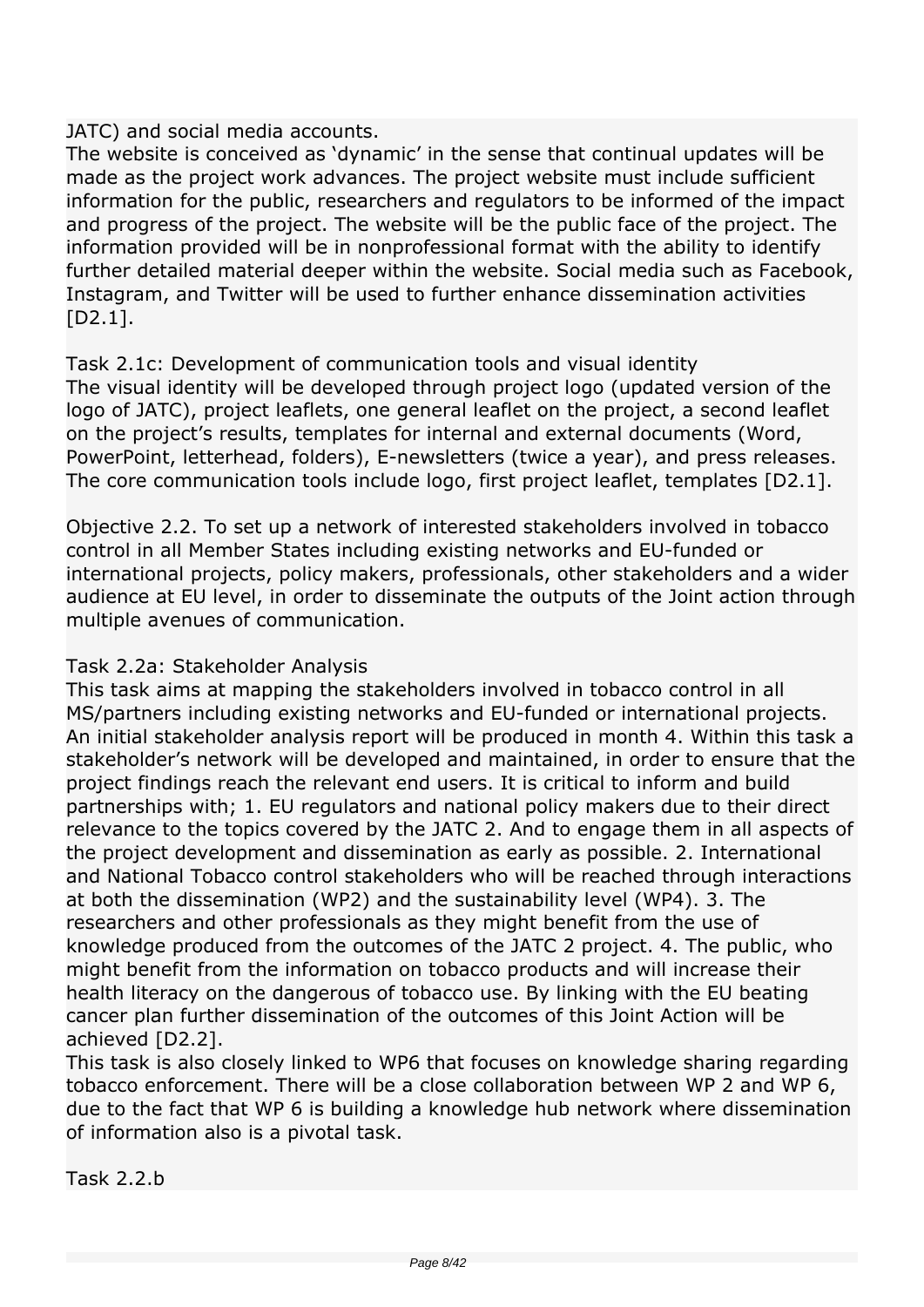## *Work Package 3: Evaluation of the JATC 2*

*Start month: 1 End month: 36 Work Package Leader: AGES*

*Description of work:*

*Objective 3.1: To develop an evaluation plan in line with international evaluation standards that will outline the features of the evaluation with regard to objectives, purpose, scope and methodological approach and include a data collection plan, data collection tools as well as a work plan and the description of the planned workflow*

*Task 3.1a: To define the features of the evaluation and agree on indicators to measure processes, outputs and outcomes in close cooperation with WP leaders and the project coordinator.*

*The data collection plan as well as the data collection tools and the work plan will be established in close cooperation with the project partners, and will be described in detail in D3.1 Evaluation Plan.*

*The type of evaluation: The evaluation accompanies the implementation of the JATC 2 project and is conducted by one of the project partners under a separate work package. It therefore has the character of an internal evaluation. The evaluation is a combination of a process, and outcome evaluation.*

*The purpose: Its main purpose is to support the optimisation of project implementation with a special focus on improved communication.*

*The Scope of the evaluation: The evaluation follows the life span of the project. Therefore, only activities and outcomes that emerge during the project period can be tracked.*

*Task 3.1b: To develop a data collection plan and data collection tools in a format that allows their continuous adaptation to change of the project context and of stakeholder's needs.*

*In cooperation with the other project partners, instruments for data collection tools and evaluation indicators will be agreed upon (MST3.1 & MST3.3).*

*The methodology: For data collections and analysis, a mixed-methods approach will be used. It contains different data sources and types of data, each relating to different indicators. To assess the timeliness of output delivery, a target-actual comparison will be used. The quality of project implementation, as well as the WP members views on and satisfaction with the project progress, will be assessed via standardized questionnaires. Expert interviews and focus groups will be conducted to gain insight into important issues and to get an overview on outcomes that started to unfold during the project period.*

*Due to the size and complexity of the project, data collection methods need to be adaptable during the lifespan of the project.*

*Objective 3.2.: To implement the evaluation plan throughout the duration of the project*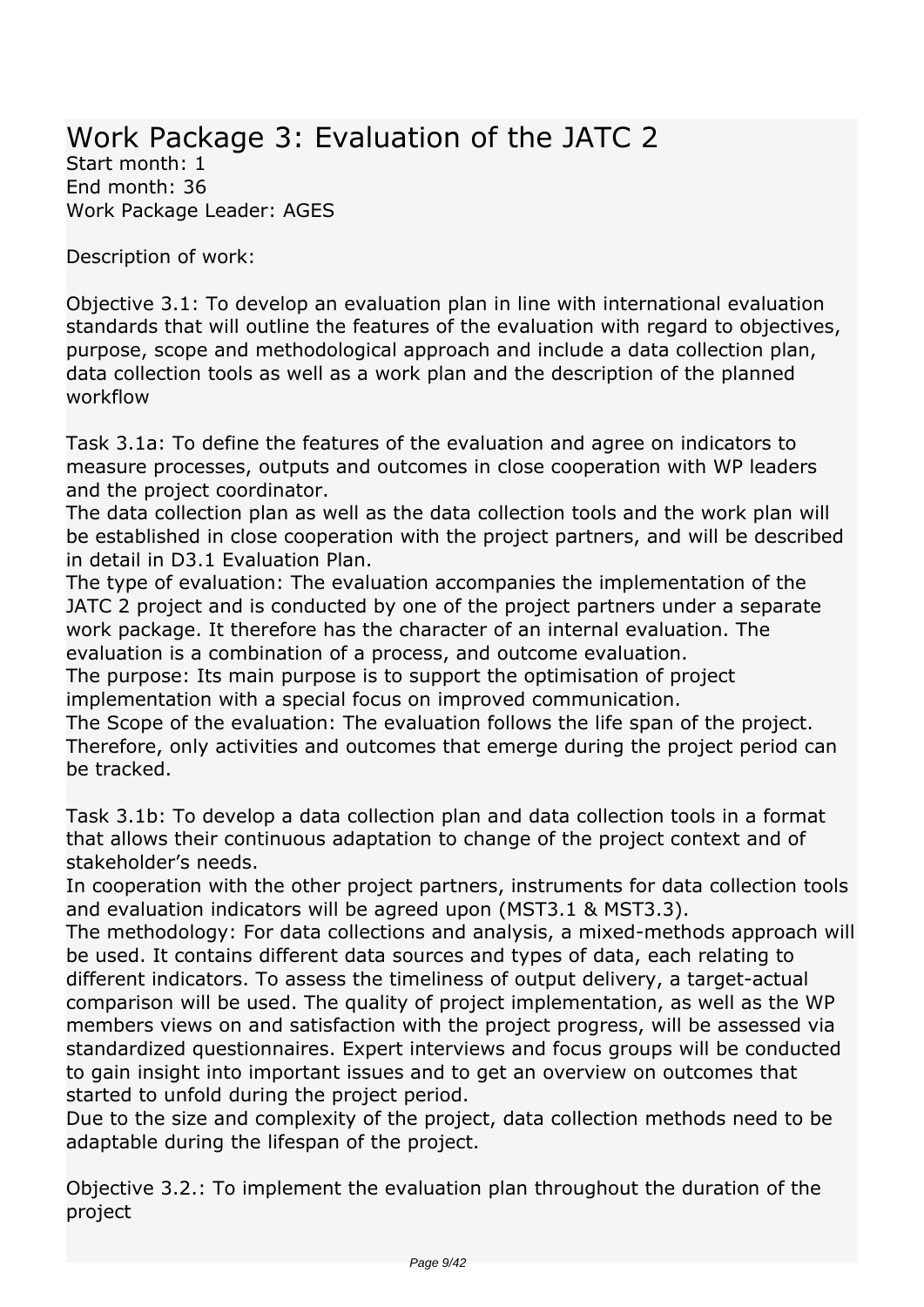*Task 3.2a: To implement the evaluation plan [D3.1].*

*During the implementation, the appropriateness of evaluation questions and the data collected are regularly monitored and if necessary refined and adapted to newly emerging needs. The communication and collaboration lines between the leader of WP3 and the other WP leaders will be defined jointly at the onset of project implementation.*

*A communication and reporting plan will be agreed upon with the project partners [M3.2]. WP3 will attend the regular steering committee meetings and will be in close contact with other WP leaders. Through regular standardized questionnaires, the WP members have the opportunity to share their views on and satisfaction with project progress. Furthermore, a suggestion box will be implemented. Findings will be regularly communicated to the steering committee [M3.4 & M3.6] and arising topics will be addressed. The evaluation will have a strong focus on the individual needs of each work package and improved communication.*

*Task 3.2b: To collect and analyse qualitative and quantitative WP3 evaluation data. Qualitative primary data is collected for outcome measurement and quality assurance. Where possible, it will be complemented by an analysis of available secondary data.*

*Qualitative data will be collected through interviews, focus groups, open-ended questions within the regular questionnaires, as well as through the observation of discussions at meetings. Quantitativ* 

### *Work Package 4: Sustainability and cooperation across Europe*

*Start month: 1 End month: 36 Work Package Leader: ISS*

*Description of work:*

*Objective 4.1: To promote collaboration with other EU MS and national, regional and international bodies and organisations involved in tobacco control and regulatory science and policy.*

*Task 4.1a: To share information and expertise across the EU MS on market surveillance and inspections in collaboration with WP2 and WP6 throughout the project [M4.7]. This task will be accomplished by way of meetings [Task 4.1c] that may include webinar-based training with the goal of sharing expert knowledge. Questionnaires will be sent out prior to meetings with the aim of allowing participants to raise issues that must be addressed at meetings and developing other communication map. The purpose of the activities is to promote the sharing of regulatory and technical expertise among tobacco control enforcement agencies. This task will be accomplished in close collaboration with WP 6.*

*Task 4.1b: To develop collaborations with national, regional and international*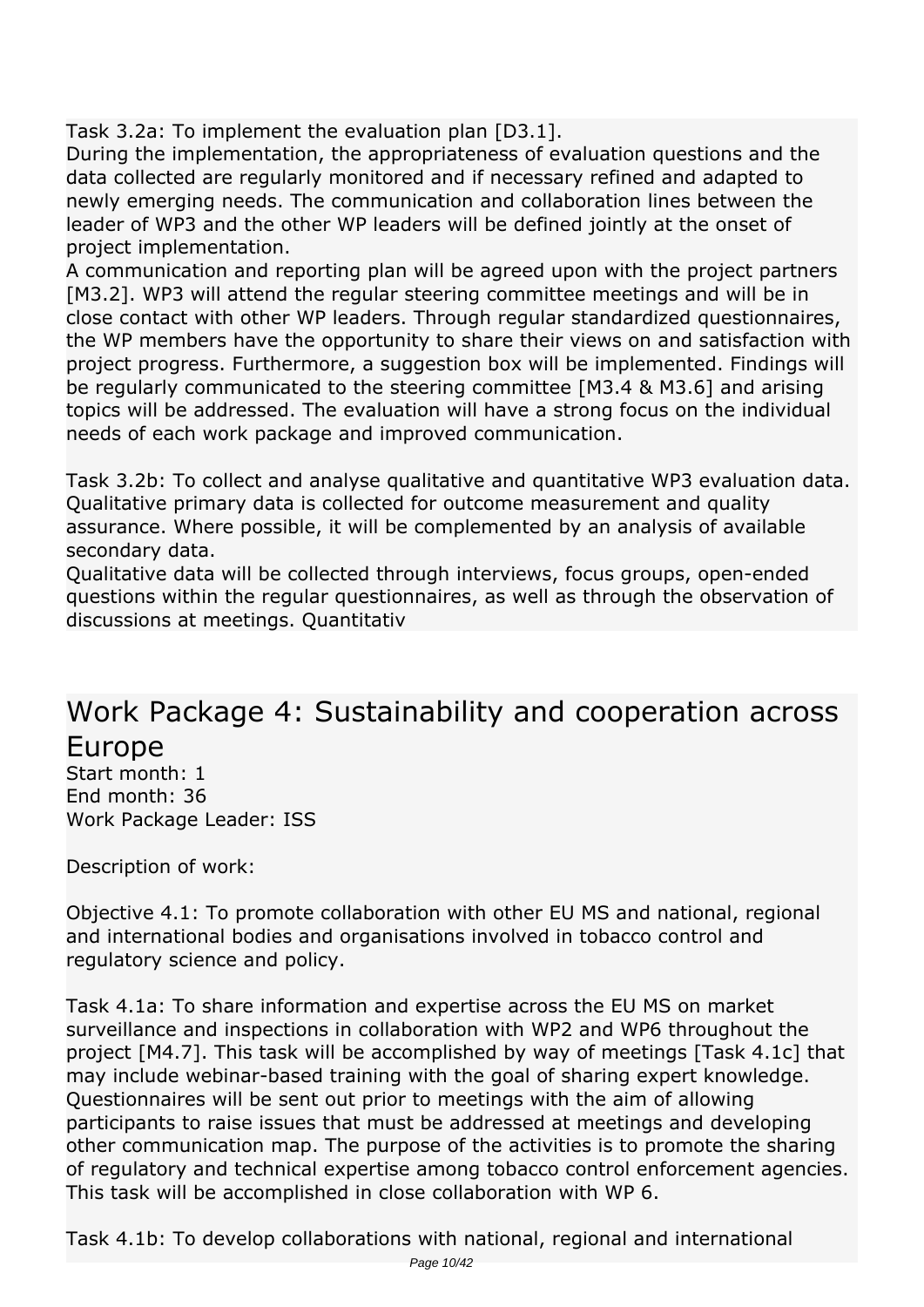*bodies, stakeholders and organisations related to forward looking FCTC based and endgame strategies through a series of at least three webinars [M4.6]. This task will link closely with WP9 and will in collaboration with WP9 organise a series of webinars focusing on FCTC articles of significant importance to EU MS and will engage with international experts to highlight best practices and lessons learned so as to assist EU MS actions. In addition, exemplars in 'end game' initiatives will be invited to present their rationales and ideas at such webinars so as to help foster policy development in the EU.*

*Task 4.1c: To organise meetings of the competent authorities and other key stakeholders involved in tobacco control, both regionally and internationally on specific topics and sustainability of JATC 2 activities and possible contributions to Europe's Beating Cancer Plan [D4.1] in collaboration with WP6. This task will provide an important forum for tobacco control enforcement agencies to meet and discuss areas of common interest, opportunities for collaboration, emerging issues and harness important discussions on the linkages that might be made with Europe's Beating Cancer Plan and the long term sustainability of JATC 2 initiatives.*

*Objective 4.2: To facilitate the exchange of knowledge and best practices on the application and effective enforcement of the TPD and TAD.*

*This is performed through the identification of best practices, e.g. by adequacy, relevance, equity, transferability, with i.e. a questionnaire for EU MS competent authorities and other relevant stakeholders [M4.4], and through the development of guidance documents, how-to-guides and other documentation that may assist EU MS in the sustained implementation of JATC 2 actions.*

*Task 4.2.a: To identify and disseminate best practices on the application and enforcement of the TPD, TAD and smoke-free environments, and development of guidance documents [M4.3], how-to-guides and other documentation or manuals for tasks aiming at harmonisation of technical approaches or representing best practices in tobacco regulatory science in collaboration with WP5, WP8, WP9 and other WPs.*

*This task will be developed through three actions. First, the "Guidance document on how to identify best practices in tobacco control" will be prepared. Best Practices is a horizontal element in JATC 2, with specific activities to be developed in WP4 (TPD and TAD), WP8 (smoke-free environments) and WP9 (end-of-game strategies). Therefore, it is important to have a guide at the beginning of JATC 2 that establishes a common procedure during JATC and useful in the future for its correct implementation. It is a methodological document that makes it possible to identify actual best practices (evaluated and recognized by official bodies) and potential best practices (not yet evaluated and recognized by official bodies). Besides it will also have a quick tool to evaluate these possible best practices as actual best practices.* 

*Work Package 5: EU-CEG data and enhanced laboratory capacity for regulatory purposes*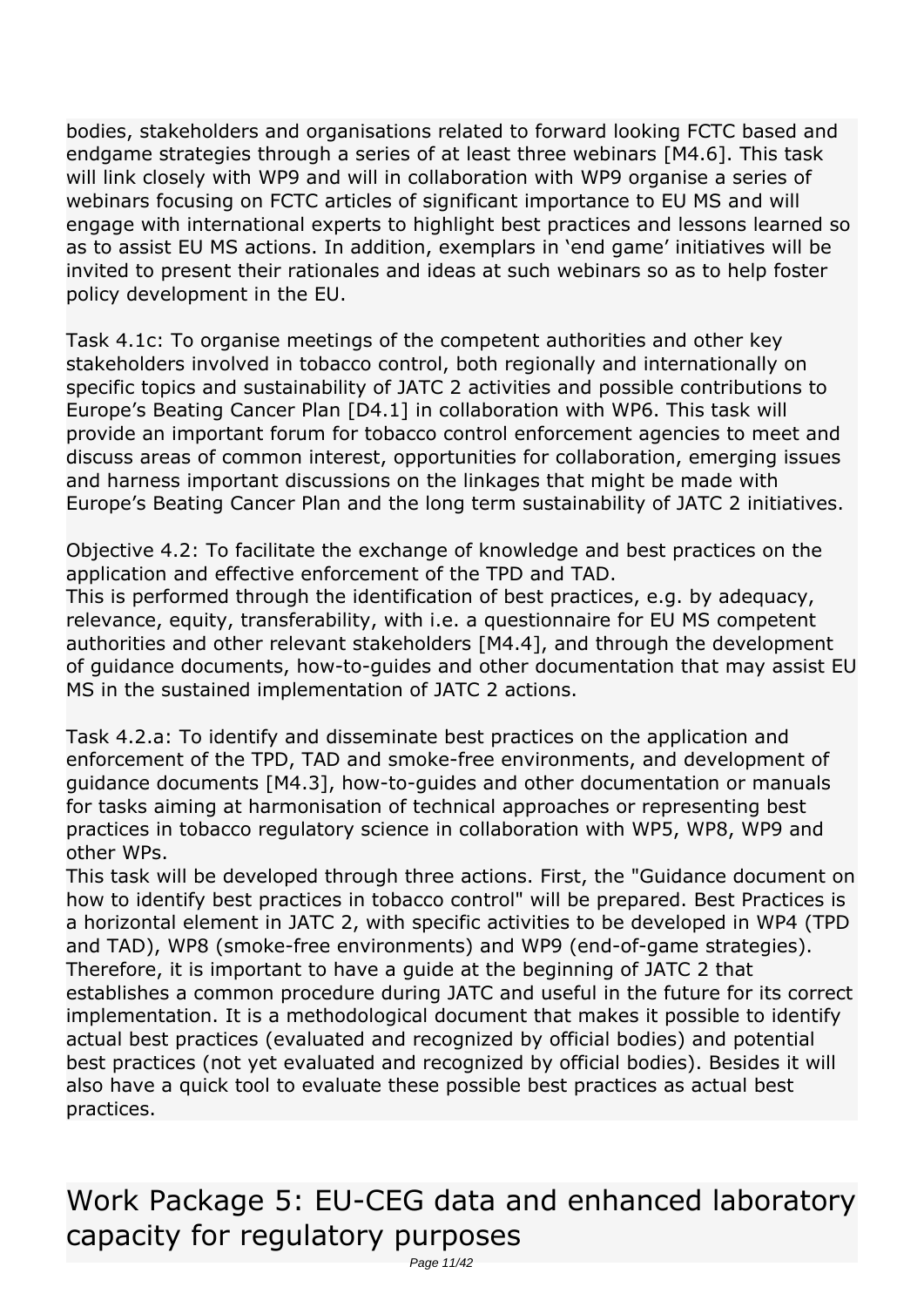*Start month: 1 End month: 36 Work Package Leader: ANSES*

*Description of work:*

*Objective 5.1: To support NCAs in EU-CEG data handling and propose improvements to enhance user experience*

*Task 5.1a: To apply both legal and technical aspects of data & information sharing within JATC 2, by reusing and extending the agreement and procedures developed for the same purpose during the previous joint action (JATC, WP5). According to existing procedures, datasets will be made available for sharing by the EU Commission inside each national repository of the Member States Reporting Tool (MS-REP), which is the back-office portal available for NCAs to access EU-CEG data. This task will also define an additional and novel framework for NCAs to share themselves their raw/pre-processed data, results and other confidential information through a S CIRCABC secured extranet open to WP5 partners and NCAs that have signed the data sharing agreements [D5.1, M5.1].*

*Task 5.1b: To set up common tools and workflow for EU CEG data handling by each NCA at their national level, starting from what is already available from MS REP: Excel daily exports and monthly XML product files updates. This task will lead to the design of a procedure to feed local databases with national EU CEG data using open source platforms and code scripts (e.g. SQLite, R/R–Shiny…) for data integration, transformation, data cleaning and visualization, taking into account the needs from all NCAs and the previously acquired experience and skills from some NCAs in this area. The data workflow, the toolbox needed, the dashboards produced and the guidelines will be designed so that end users with a very minimum knowledge in computing or databases can implement them successfully [D5.2, D5.3, M5.2, M5.5].*

*Task 5.1c: To build criteria along with reference and mapping tables to check, clean and enhance the data as reported by submitters in EU CEG, for more robust subsequent analyses. Particularly, this task will focus on developing and updating, inter alia, reference tables for chemical substances as reported in the ingredients or the emission parts of the submission files. These reference lists will be shared between NCAs and reused for the EU wide data analysis for the purpose of objectives 5.2 and 7.1 [D5.7, M5.4, and M5.7].*

*Task 5.1d: To support NCAs with implementing EU CEG data handling procedures through a virtual helpdesk based on a discussion forum and questions and answers (Q&A) consolidated in a FAQ under an S CIRCABC secured extranet open to all EU Member States NCAs and WP5 partners. Within this process, two workshop webinars will be held to share NCAs' experience and user oriented needs about EU CEG data handling. Then, a questionnaire will be sent to the NCAs in which their opinions and experience about the new procedures will be requested during the project [D5.5, M5.2, M5.6, and M5.8].*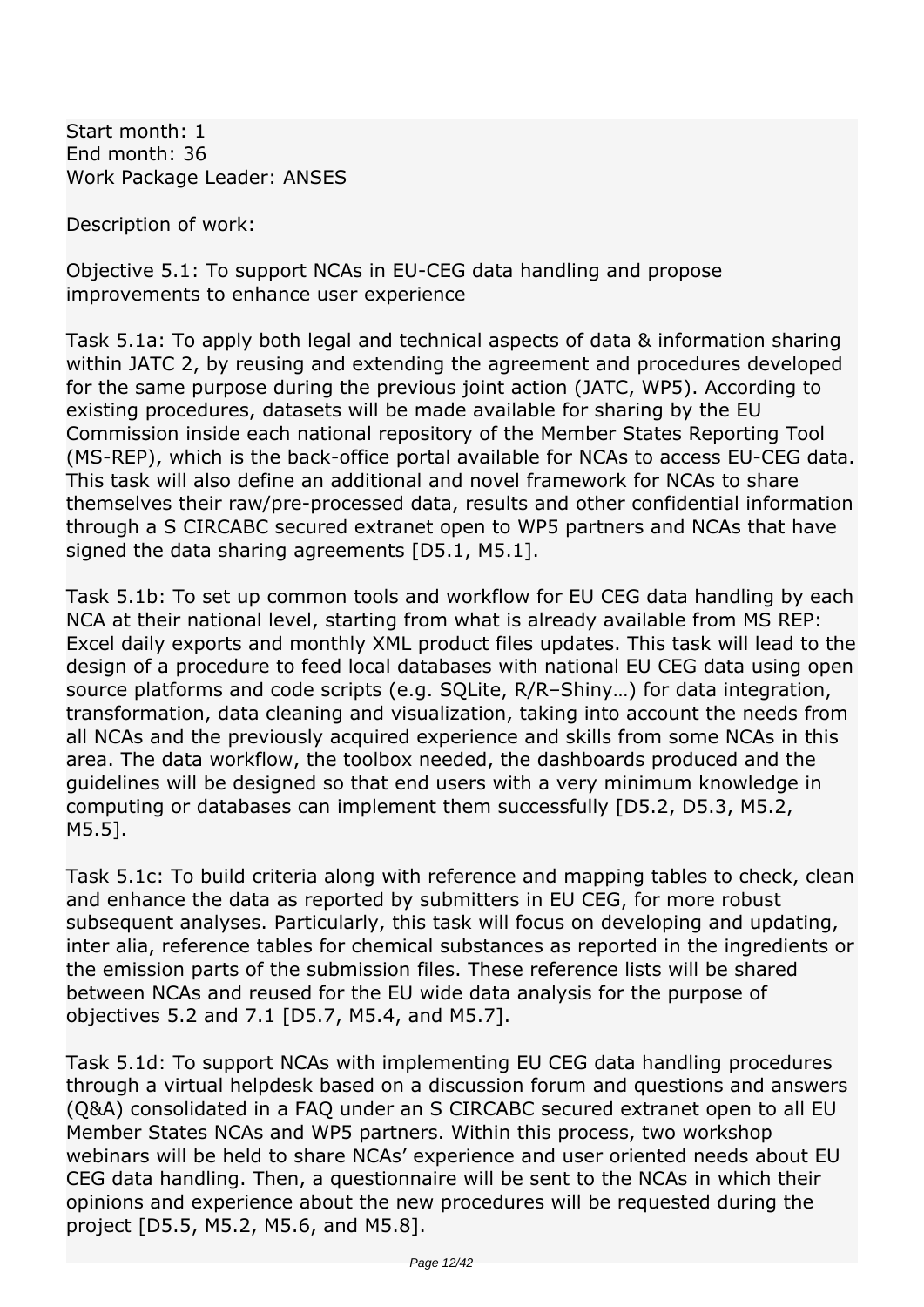*Objective 5.2: To assess tobacco products information as submitted via the EU-CEG*

*Task 5.2a: To consolidate EU wide curated datasets for analysis with respect to categories of tobacco products, novel tobacco products, herbal products for smoking and e-cigarettes. These datasets will be used for analyses in tasks 7.1 and 5.2 and made available securely through an S CIRCABC extranet [M5.4, M5.7].*

*Task 5.2b: To perform a univariate to multivariate descriptive analysis of tobacco products information in an EU wide cross comparison perspective and focusing on time trends for different parameters of interest identified in task 5.1d. In particular, this task will be dedicated on tobacco additives that either may confer a characterising flavour or contribute to product attractively: their occurrence in the products according to their launch/withdrawal status on the market or increased sales volumes will be investigated. Descriptive analysis for other product categories will be run in WP7 [D5.4].*

*Task 5.2c: To assess regulatory compliance and consistency of EU CEG data according to both legal framework and business rules for data validation. T* 

#### *Work Package 6: Enforcement of tobacco product regulation Start month: 1*

*End month: 36 Work Package Leader: DSTA*

*Description of work:*

*Objective 6.1: To identify and map all EU authorities with in the field of tobacco regulation.*

*Task 6.1a: To identify all EU authorities working with tobacco regulation at the following levels: policymaker regulators, researchers and tobacco inspectors [M6.1]*

*Task 6.1b: To create an extensive map with contacts to all relevant EU tobacco regulation authorities divided into the following categories: policymakers, researchers, tobacco inspectors [D6.1]. In addition, to creating a contact map, WP6 will also conduct a stakeholder analysis of the subgroups with the aim of determining the best course of action regarding knowledge sharing. The stakeholder analysis will i.a. reflect on best models for knowledge sharing, the type of knowledge required by each subgroup and what formats for knowledge is most suitable for the different subgroups. The findings from the stakeholder analysis and the contact list will be shared with other WPs.*

*Task 6.1c: Establish contact with relevant EU authorities with the purpose of proposing a knowledge sharing community and to determine what needs the EU authorities may have for a knowledge sharing community. The needs assessment*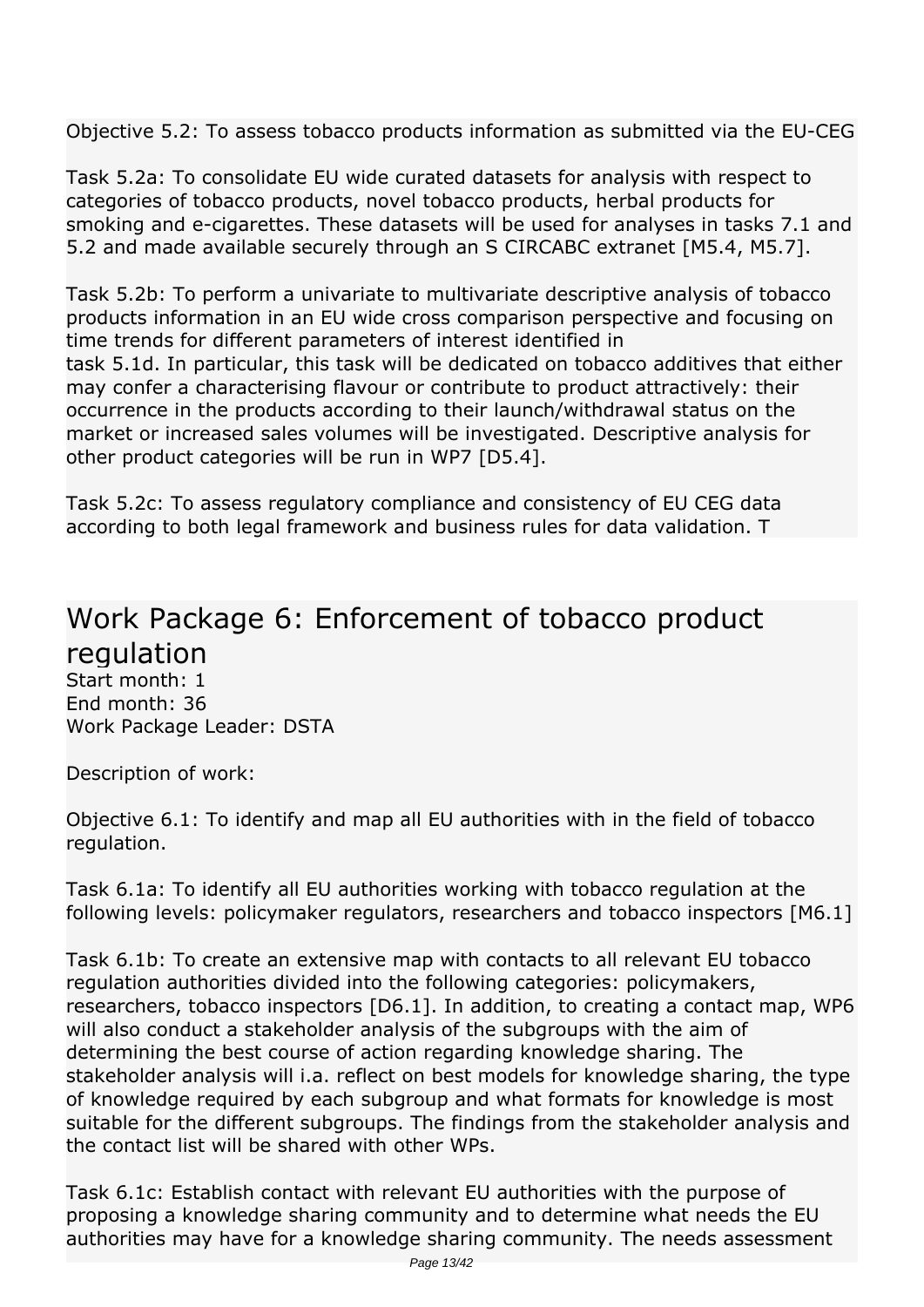*will take the form of a questionnaire that is distributed to all relevant contacts. The questionnaire will help to clarify what gaps of knowledge within tobacco enforcement that WP6 should especially focus on addressing. The questionnaire will also gather information on the preferred format for knowledge sharing such as virtual meetings, meetings divided into subgroups or topics, webinars, newsletters etc. [M6.2].*

*Objective 6.2: To establish a network of tobacco regulation authorities with the purpose of enhancing knowledge sharing between enforcement authorities across the EU.*

*Task 6.2a: Following the outcomes of the questionnaire from task 6.1c, WP 6 will propose a knowledge hub network, where relevant EU authorities can share knowledge and experiences concerning enforcement. The network will, pending an analysis of the needs of EU authorities, may be divided into network groups of policymakers, researchers and tobacco inspectors [M6.3].In addition an evaluation plan will be developed to monitor the progress and effect of the Knowledge hub network. The evaluation plan will take the form of questionnaires that will be sent to the participants of the network. Depending the analysis of the feedback from participants, the model for the prosed network may be continuously adjusted to accommodate the needs of the participants.*

*Task 6.2b: This task will focus on developing a roadmap for the design of meetings. The purpose of the design is to ensure a lively and active knowledge sharing community. The knowledge hub network should not only to be a one-way channel of information but should allow for active engagement from EU authorities to enhance and strengthen the cooperation between EU Member States. The development of the meeting design shall ensure an open and active dialogue concerning everyday issues regarding tobacco enforcement. The roadmap will offer guidelines for transferability of enforcement knowledge. This is to ensure that the information shared is applicable, usable in practice and bases itself on EU authorities' actual experienced issues regarding tobacco enforcement [D6.2].*

*Task 6.2c: The knowledge hub network will convene twice a year in each subgroup in the form of virtual meetings. The knowledge hub network will also provide information on the ongoing work from WP4, WP5, WP7, WP8 and W9. The knowledge-sharing hub network will also focus on incorporating training slots into meeting to ensure that participant come away with concrete and valuable tool that they can use. This will be accomplished in close collaboration with WP4. The agenda for the meetings will be set in close collaboration with WP4, WP7, WP8 and WP9. Relevant EU authorities will also be consulted prior to meetings to allow for their input regarding what enforcement i* 

*Work Package 7: Health impact and regulatory implications of e-cigarettes and novel tobacco products Start month: 1*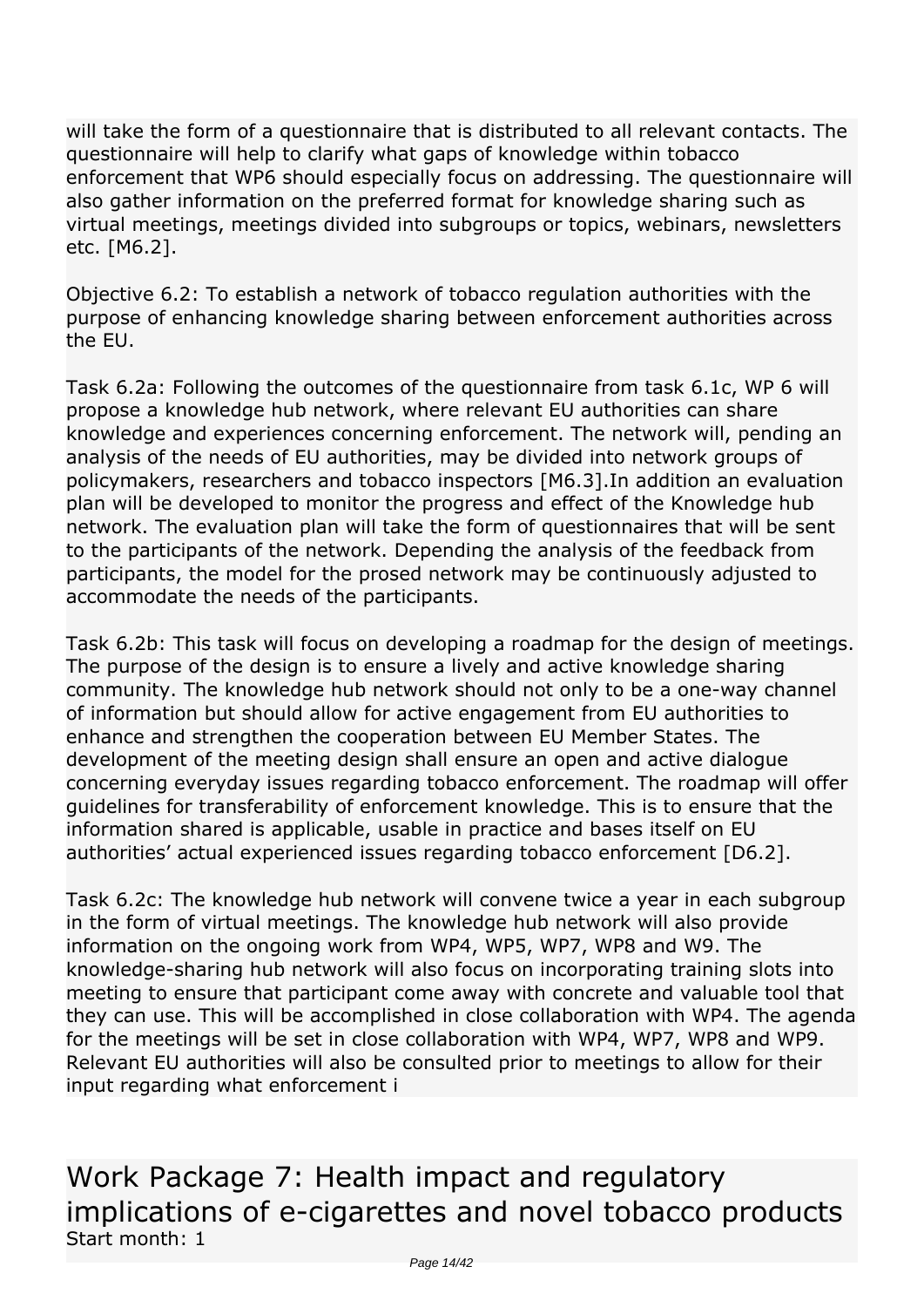*End month: 36 Work Package Leader: RIVM*

*Description of work:*

*This task addresses e-cigarettes, novel tobacco products and other products. It includes:*

*• e-liquids and vaping devices, including e-liquids without nicotine and CBD containing e-liquids*

*• novel tobacco products and associated devices (i.e. heated tobacco products) as described in the TPD*

*• herbal products for smoking as described in the TPD*

*• novel products that may not fall under the TPD description, such as nicotine pouches and flavour cards*

*This selection may be adapted based on the results of T7.1b.*

*Objective 7.1: To gain insight into the variation of novel tobacco products, ecigarettes and other products between countries*

*Task 7.1a: To explore and compare product level data on novel tobacco products, ecigarettes and other products from different EU Member States.*

*EU-CEG data analysis of novel tobacco products, e-cigarettes and other products will be conducted as part of task 5.2a WP5. This will result in a dataset with information on unique and/or emerging product characteristics. Data will include for example for each product type the number of submissions in EU-CEG, submission types, number of manufacturers, number of brands or varieties, number and type of flavourings, nicotine levels, nicotine salts and other relevant data. Based on processed data files obtained from WP 5 (M7.1 first set of data and M7.4 complete dataset), product characteristics (e.g. brands, flavours, nicotine concentration, devices, ingredients) of novel tobacco products and e-cigarettes will be described and compared between countries (D.7.2).*

*Task 7.1b: To investigate differences in regulation of novel tobacco products, ecigarettes and other products across Member States*

*Differences in implementation of the TPD and additional Member State specific regulations have resulted in differences in tobacco product regulation between Member States. For example, some Member States require approval of novel tobacco products before they can enter the market, whereas other Member States exercise a notification procedure. Moreover, several Member States may prohibit the use of specific e-liquid flavours. In addition, there may be differences in HTP regulation between Member States. Other related aspects may also differ between Member States, such as differences in taxation, plain packaging; pictorial or written warnings; or whether a product falls under regulations for smoking prohibition. To gain more insight into the regulations that are applied EU-wide and regional differences, a brief questionnaire will be developed and sent to Member States (M 7.2) to collect information on Member State specific legislation for e-cigarettes and novel tobacco products. Based on the results of the questionnaire a report regulation of novel tobacco products and e-cigarettes in different EU Member State will be drafted (D7.1) The results of this task will help interpretation of the* Page 15/42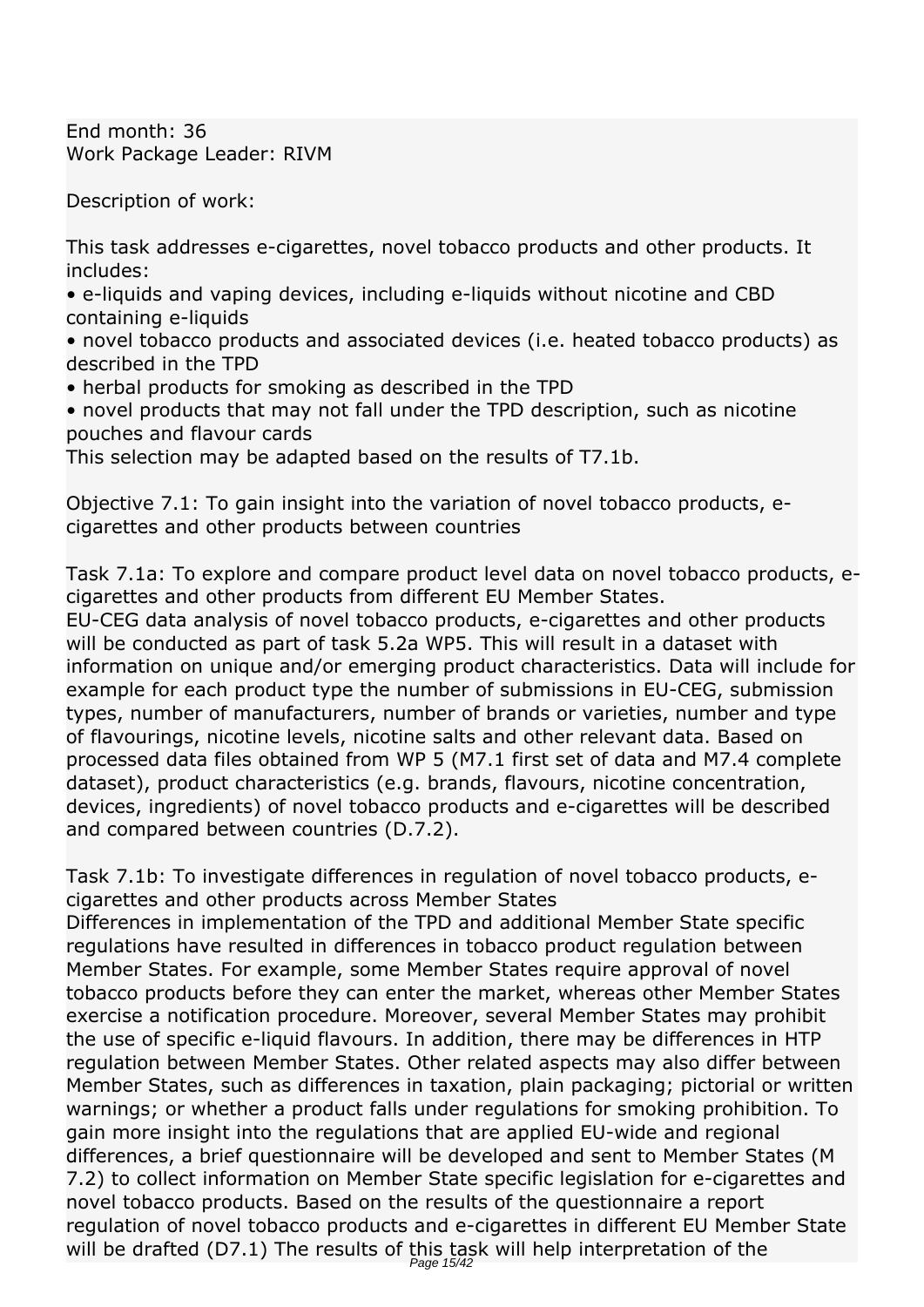*differences between Member States that follow from the EU-CEG data (T7.1a).*

*Objective 7.2: To evaluate the use, abuse potential and health risks of novel tobacco products and e-cigarettes*

*Task 7.2a. To develop a framework/ approach to evaluate the use, abuse potential and health risks of novel tobacco products and e-cigarettes.*

*This tasks aims to define properties of products that determine its health impact by their effect on abuse liability (i.e. combined effect of the products attractiveness and addictiveness) or toxicity of constituents or emission. Analysis of data on user perception and product properties allows for identification of emerging issues and trends in relation to health impact, including but not limited to the role of flavours, technical design and additives. In order to timely signal issues and understand health impact, a common, systematic approach for identifying health impact of novel tobacco products and e-cigarettes will be developed (MST 7.5), based on the evaluation framework for novel tobacco and related products developed by R* 

*Work Package 8: Smoke-free environments and tobacco advertising, promotion, and sponsorship (TAPS) legislation in Europe Start month: 1 End month: 36*

*Work Package Leader: ICO*

*Description of work:*

*Objective 8.1: To outline and disseminate best practices and the evidence to protect the population from exposure to second-hand tobacco smoke and aerosols produced by electronic cigarettes and other novel products and to identify, adapt and assess novel challenges to smoke-free environments.*

*Task 8.1a: The elaboration of a position paper on best practices and challenges to protect the EU population from SHS exposure.*

*This position paper will be elaborated after conducting a systematic consultation [M8.1] with experts and MS representatives on existing best practices, barriers and opportunities to protect the EU population from SHS exposure. An open questionnaire will be initially elaborated by ICO-IDIBELL with IRFMN and ISPRO. After review and agreement by all WP8 partners, the questionnaire will be delivered online (programming by UIC) to at least four tobacco control experts and stakeholders in each MS. All WP8 partners will be requested to warrant responses from their MS. The information will be processed and synthesized by ICO-IDIBELL, CIPH and OKPI, and shared for comments with all partners. The results of the consultation will be made available through a web-based repository designed* [M8.4] by CIPH and ICO-IDIBELL with the participation of all WP8 partners. ICO-*IDIBELL will write a first draft of the position paper that will be discussed with all WP8 partners.*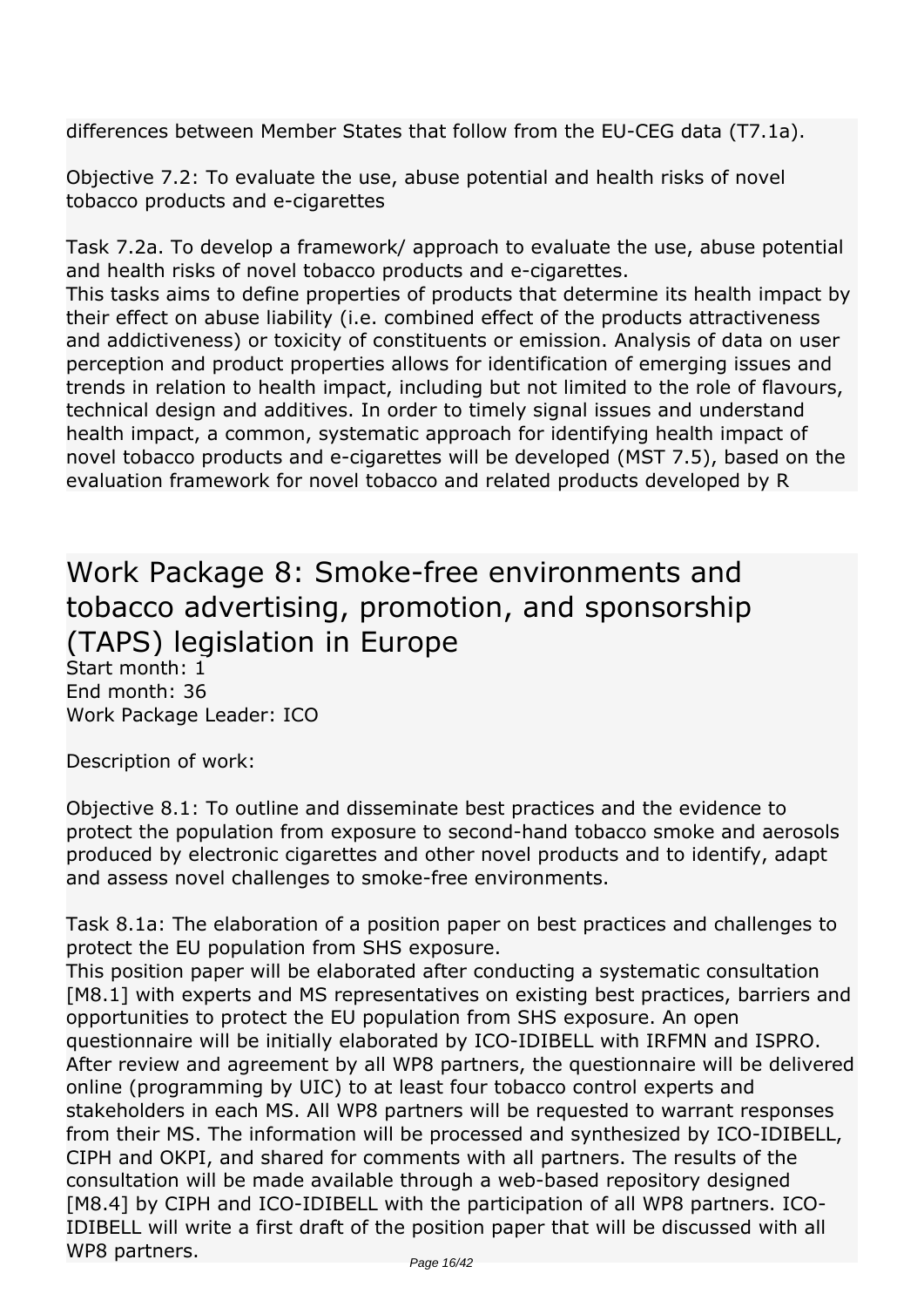*The position paper will include key messages, challenges, recommendations and conclusions and it will constitute D8.2.*

*Task 8.1b: Sharing and dissemination of best practices and challenges to protect the EU population from SHS exposure.*

*Liaising with NPHO, responsible for WP2 (dissemination) and DSTA, responsible for WP6 (enforcement on tobacco regulation) along with CIPH, IRFMN and IPHS through regular online meetings, ICO-IDIBELL will do a selection of 10 experiences (based in the systematic consultation, M8.1) informing on what, how, why and when the above-mentioned best practices are in place. These 10 experiences will be the presented for debate in a Scientific Symposium [(M8.3] within a Conference/Congress on Tobacco Control in Europe (ECToH, WCToH, or ENSP Conference). As a result of the inputs received during the Symposium, NPHO, CNPT and ICO-IDIBELL will prepare a document and a video summary of best practices to be shared for comments with all WP8 partners. This document will be also part of D8.2.*

*Objective 8.2: To assess and create the framework for the expansion of smoke-free environments in Europe, including but not limited to outdoor areas and some private settings.*

*Task 8.2a: Assess the barriers and opportunities of MS to implement national and transnational interventions to enforce and expand smoke-free environments (SFE). The consultation within task 8.1a [M8.1] will include key questions for the current assessment. The questionnaire will explore national and transnational context barriers and opportunities for SFE in different settings. This task will be done by the same collaborators in charge of Task 8.1a and following the same methodology and will be the basis for Task 8.2b, including the systematization of the barriers and opportunities in a web-based repository.*

*Task 8.2b: Elaborate and disseminate a "weight of evidence" paper on the evidence for supporting the expansion of smoke-free environments to other indoor and outdoor areas.*

*A "weight of evidence" paper will be elaborated based on the results obtained during the consultation conducted within the Task 8.2a that will be further enriched by revising other existing evidence for supporting the expansion of smoke-free environments to other indoor and outdoor areas. This review will be done by IRFMN, in collaboration with IPHS and ICO-IDIBELL and shared for comments with all WP8 partners. The final document will be submitted as D8.1 and disseminated in a dedicated Webinar [M 8.5], organized by NPHO, IPHS and CNPT with support of ICO-IDIBELL*

*National an* 

*Work Package 9: Best practices to develop an effective and comprehensive tobacco endgame strategy Start month: 1*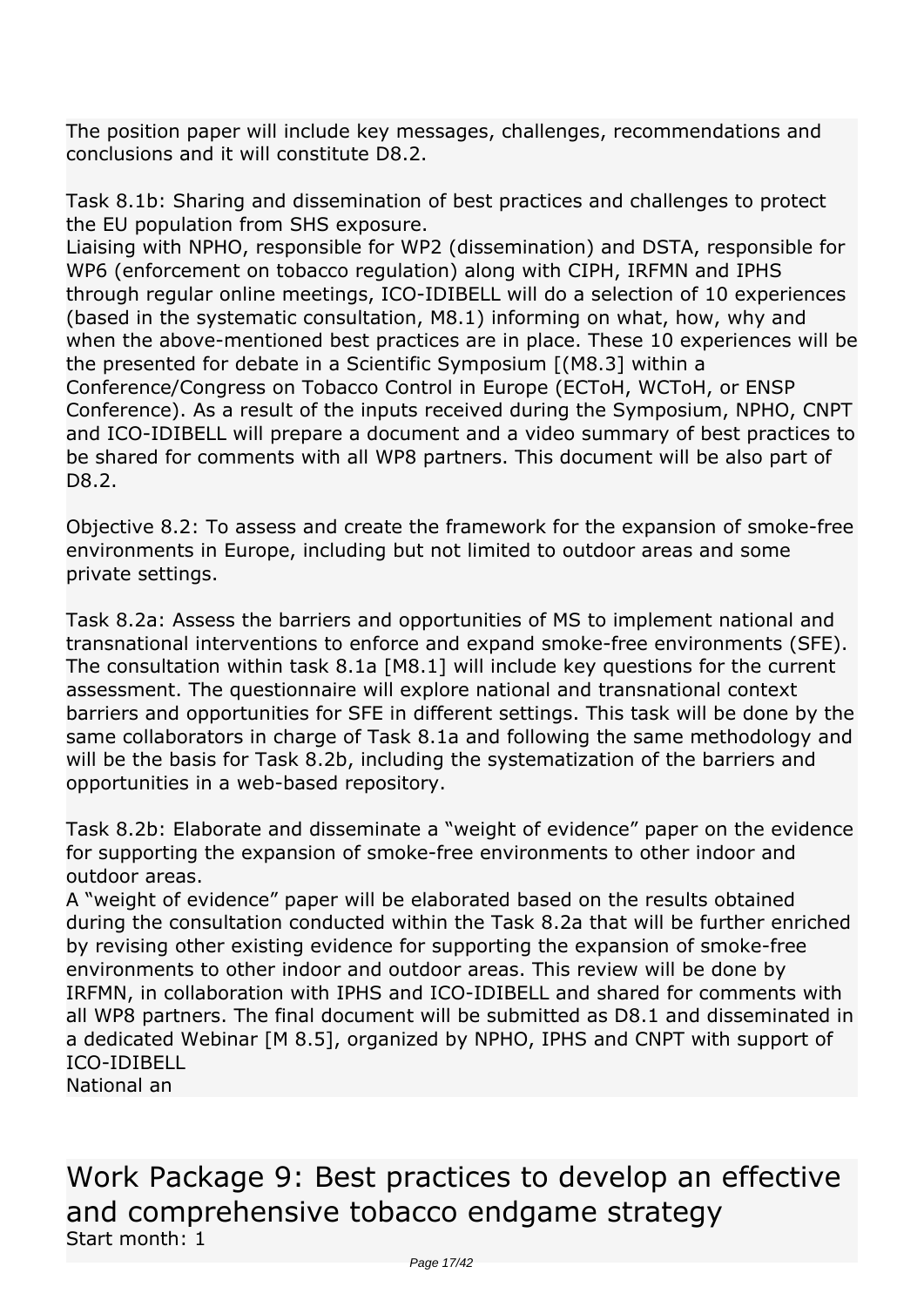*End month: 36 Work Package Leader: THL*

*Description of work:*

#### *- This work package focuses on*

*o national tobacco control strategies that include a tobacco endgame target; and o forward-looking policy measures that aim at tobacco endgame and exceed the requirements of the WHO FCTC, but are not yet included in national strategies.*

*Objective 9.1: To identify and assess tobacco endgame strategies and forwardlooking tobacco control policies for the European region*

*Task 9.1a: To identify and map forward-looking tobacco control policies and tobacco endgame strategies using a questionnaire developed in cooperation with WP4, and using existing sources such as the WHO FCTC Implementation Database. This task will produce an overview of the existing national tobacco endgame strategies and of other adopted or planned policy measures aiming at tobacco endgame, with specific focus on the countries in the European region. The information about the strategies and policy measures will be synthesized in relation to i.a. the national definition of the tobacco endgame, target year, funding of the strategy, types of policy measures included or planned, and plans for the implementation and evaluation of the strategy. In addition to using existing information sources in the search for the strategies and policies, a questionnaire (M4.4 of the WP4) will be sent to MS competent authorities and other relevant stakeholders. The questionnaire will also serve in the identification of the contacts for the key stakeholder interview in the tasks 9.1c, 9.2a and 9.2b, and in the identification of the encountered and perceived enablers and constraints in the task 9.2b. This task will contribute to D9.1.*

*Task 9.1b: To assess the inclusion of cessation support (WHO FCTC Article 14) to national tobacco endgame strategies.*

*This task aims to analyse how the countries that have adopted tobacco endgame strategies have integrated tobacco cessation support in their strategies. The focus will be on established plans, programs and other initiatives to increase tobacco cessation in the general population and in special vulnerable groups. It will also be to improve the treatment of nicotine dependence, to reach the set tobacco endgame targets in the countries. This task will contribute to D9.1.*

*Task 9.1c: To synthesize the available evidence and identify the needs for future research on the effectiveness of new or recently introduced policies through literature review and key stakeholder interviews.*

*In this task, the scientific evidence related to the policy measures identified in task 9.1a will be reviewed. Additionally, the literature search can provide insights to new potential policy measures that have not yet been included in national tobacco endgame strategies. The literature review will serve to identify the needs for future research, and it will provide the basis for the recommendations in D9.2. The stakeholder interviews will complement the findings from the literature review by providing insights to the research needs from the perspective of regulators and*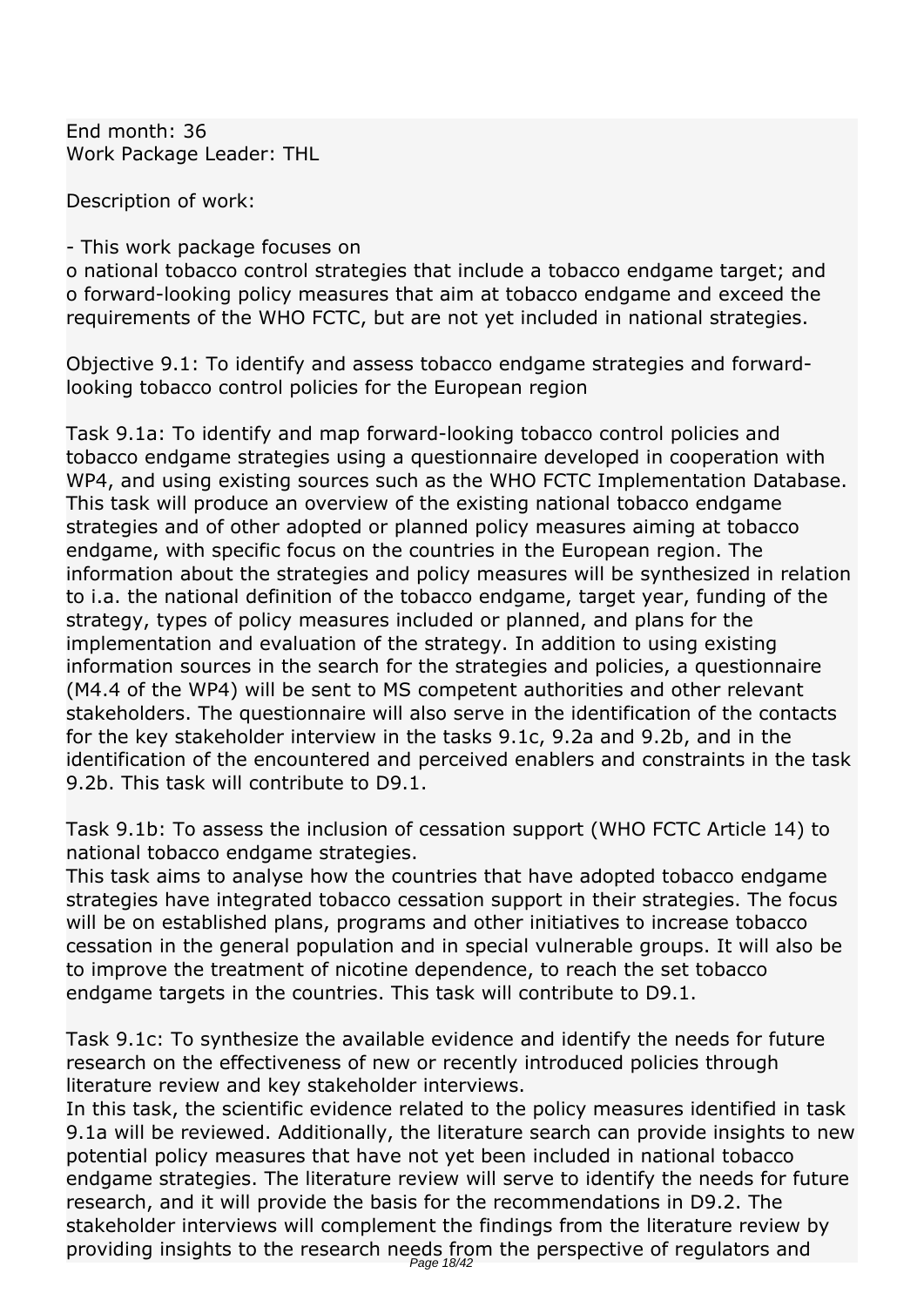*policymakers.*

*Task 9.1d: To assess the feasibility of their translation into the development of national policies and strategies in the European region, taking into account different national contexts and capacities for tobacco control.*

*In this task, the results from tasks 9.1a, 9.1b and 9.1c will be reviewed in the context of the current tobacco control status of the countries in the region. The current status will be assessed by utilizing existing informational sources such as: the implementation data of the WHO FCTC, the WHO tobacco control country profiles, and the European Tobacco Control Scale. The assessment will result in a list of policy options suitable for countries at different levels of implementation for key tobacco control measures. These levels may be, for instance, countries that are currently implementing the basic requirements of the WHO FCTC; countries that are advanced in the implementation of the WHO FCTC and its guidelines;*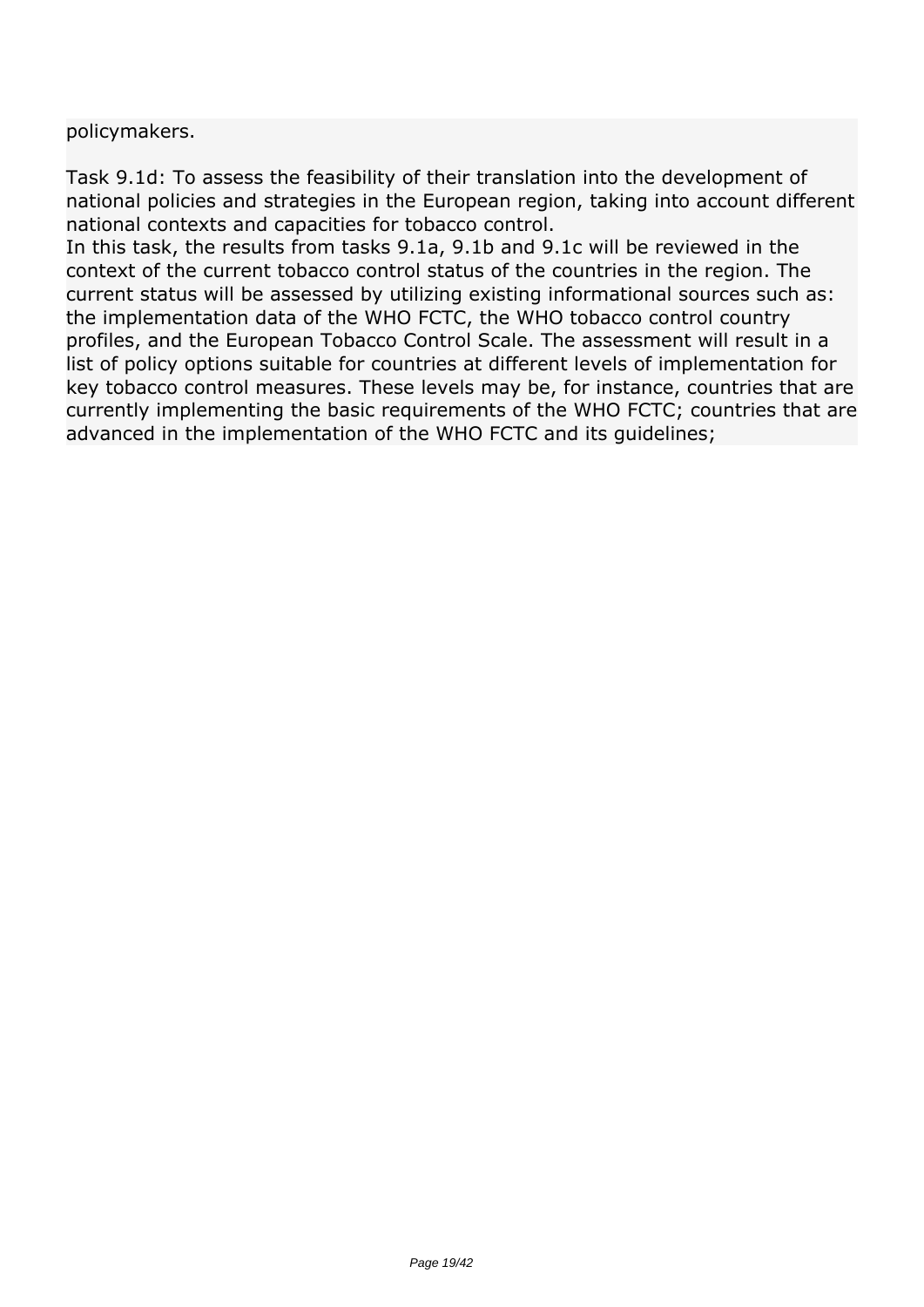#### *COORDINATOR, LEADER CONTACT AND PARTNERS*

#### <span id="page-19-0"></span>*COORDINATOR*



*SIKKERHEDSSTYRELSEN (DANISH SAFETY TECHNOLOGY AUTHORITY)*

*Norregade 63 6710 Esbjerg*

*Denmark WEBSITE:* <http://www.sik.dk>

#### *PARTNERS*



*HRVATSKI ZAVOD ZA JAVNO ZDRAVSTVO Street: ROCKEFELLER STR. 7 City: 10000 ZAGREB*

*Country: Croatia Website:* http://www.sik.dk



*HRVATSKI ZAVOD ZA JAVNO ZDRAVSTVO Street: ROCKEFELLER STR. 7 City: 10000 ZAGREB*

*Country: Croatia Website:* http://www.sik.dk



*NACIONALNI INSTITUT ZA JAVNO ZDRAVJE Street: TRUBARJEVA City: 1000 LJUBLJANA*

*Country: Slovenia Website:* http://www.sik.dk

*NACIONALNI INSTITUT ZA JAVNO ZDRAVJE Street: TRUBARJEVA City: 1000 LJUBLJANA* Page 20/42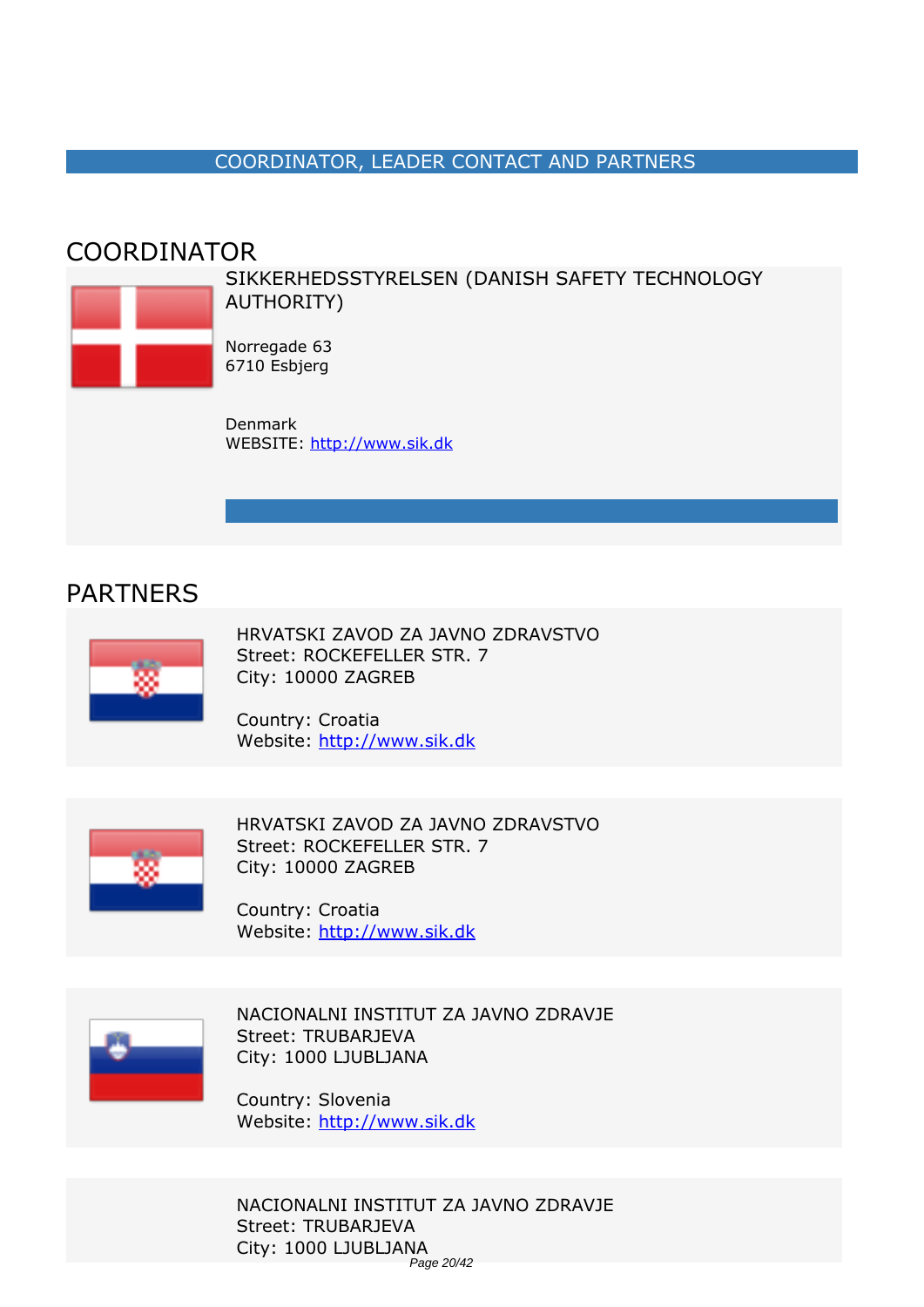

*Country: Slovenia Website:* http://www.sik.dk



*NACIONALNI INSTITUT ZA JAVNO ZDRAVJE Street: TRUBARJEVA City: 1000 LJUBLJANA*

*Country: Slovenia Website:* http://www.sik.dk



*MINISTERIO DA SAUDE - REPUBLICA PORTUGUESA Street: Alameda D. Afonso Henriques 45 City: 1049-005 LISBOA*

*Country: Portugal Website:* http://www.sik.dk



*MINISTERIO DA SAUDE - REPUBLICA PORTUGUESA Street: Alameda D. Afonso Henriques 45 City: 1049-005 LISBOA*

*Country: Portugal Website:* http://www.sik.dk



*MINISTERIO DA SAUDE - REPUBLICA PORTUGUESA Street: Alameda D. Afonso Henriques 45 City: 1049-005 LISBOA*

*Country: Portugal Website:* http://www.sik.dk



*SERVICE PUBLIC FEDERAL SANTE PUBLIQUE, SECURITE DE LA CHAINE ALIMENTAIRE ET ENVIRONNEMENT Street: SQUARE VICTOR HORTA 40 BUR 1D 1G City: 1060 BRUSSELS 10 Country: Belgium Website:* http://www.sik.dk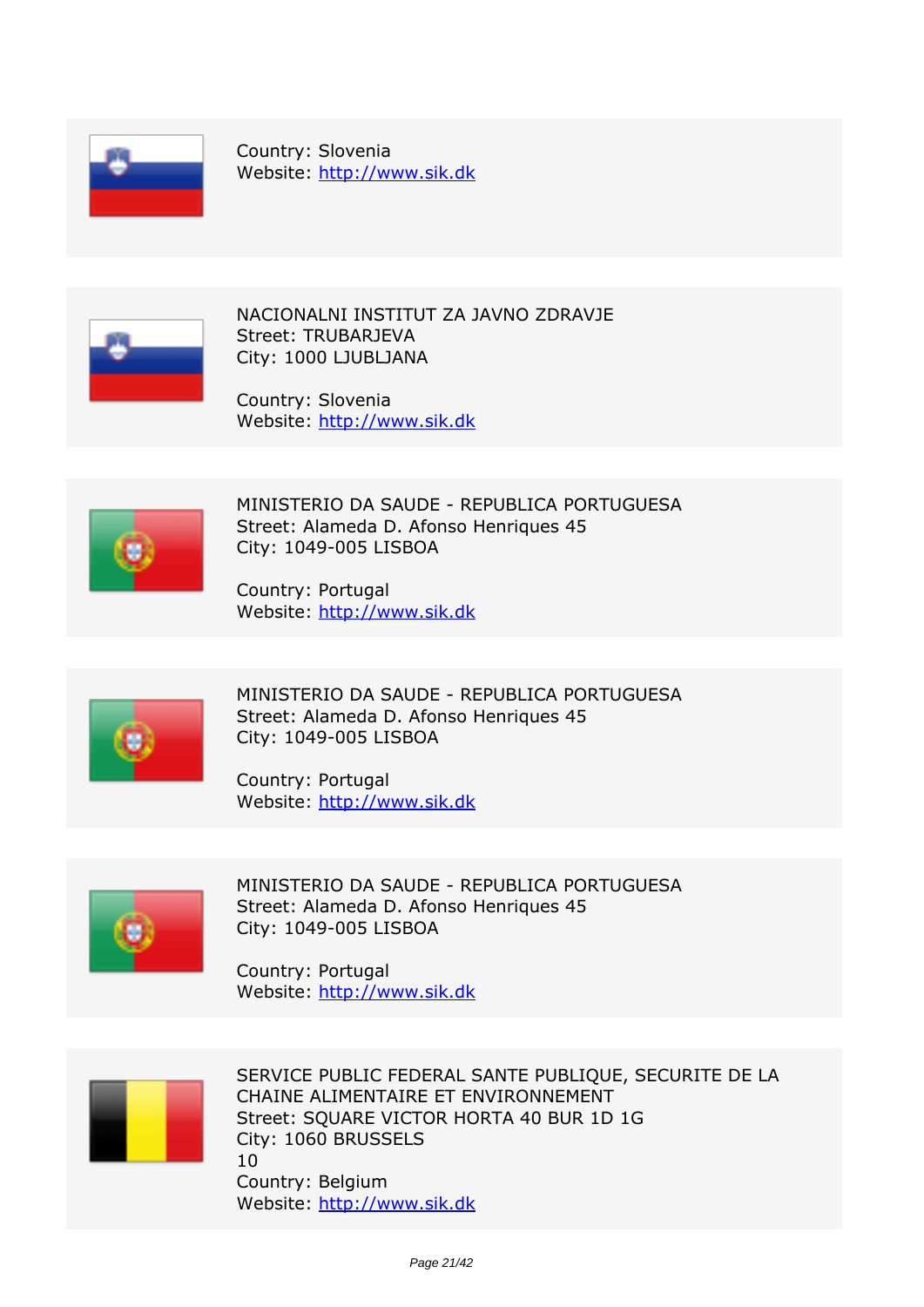

*AGENCE NATIONALE DE LA SECURITE SANITAIRE DE L ALIMENTATION DE L ENVIRONNEMENT ET DU TRAVAIL Street: 14 rue Pierre et Marie Curie City: 94701 Maisons Alfort*

*Country: France Website:* http://www.sik.dk



*AGENCE NATIONALE DE LA SECURITE SANITAIRE DE L ALIMENTATION DE L ENVIRONNEMENT ET DU TRAVAIL Street: 14 rue Pierre et Marie Curie City: 94701 Maisons Alfort*

*Country: France Website:* http://www.sik.dk



*AGENCE NATIONALE DE LA SECURITE SANITAIRE DE L ALIMENTATION DE L ENVIRONNEMENT ET DU TRAVAIL Street: 14 rue Pierre et Marie Curie City: 94701 Maisons Alfort*

*Country: France Website:* http://www.sik.dk



*ISTITUTO SUPERIORE DI SANITA Street: Viale Regina Elena 299 City: 00161 ROMA*

*Country: Italy Website:* http://www.sik.dk



*ISTITUTO SUPERIORE DI SANITA Street: Viale Regina Elena 299 City: 00161 ROMA*

*Country: Italy Website:* http://www.sik.dk

*CYPRUS NATIONAL ADDICTIONS AUTHORITY Street: 35 IOSIF HADJIOSIF AND ANDREAS AVRAAMIDES, 1ST FLOOR City: 2028 NICOSIA*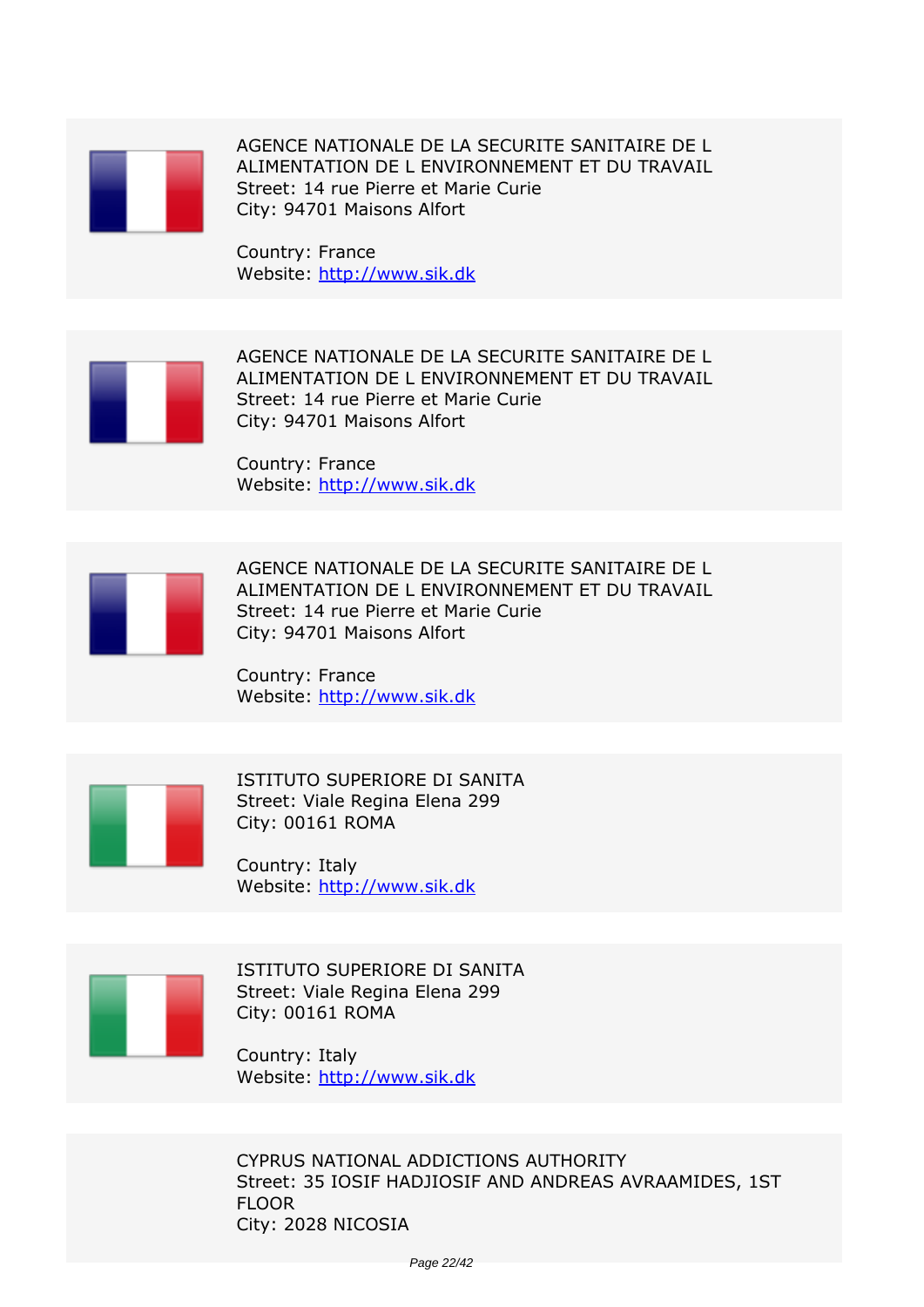

*Country: Cyprus Website:* http://www.sik.dk



*CYPRUS NATIONAL ADDICTIONS AUTHORITY Street: 35 IOSIF HADJIOSIF AND ANDREAS AVRAAMIDES, 1ST FLOOR City: 2028 NICOSIA*

*Country: Cyprus Website:* http://www.sik.dk



*CYPRUS NATIONAL ADDICTIONS AUTHORITY Street: 35 IOSIF HADJIOSIF AND ANDREAS AVRAAMIDES, 1ST FLOOR City: 2028 NICOSIA*

*Country: Cyprus Website:* http://www.sik.dk



*TERVEYDEN JA HYVINVOINNIN LAITOS Street: MANNERHEIMINTIE 166 City: 00271 HELSINKI 30 Country: Finland Website:* http://www.sik.dk



*TERVEYDEN JA HYVINVOINNIN LAITOS Street: MANNERHEIMINTIE 166 City: 00271 HELSINKI 30 Country: Finland Website:* http://www.sik.dk



*TERVEYDEN JA HYVINVOINNIN LAITOS Street: MANNERHEIMINTIE 166 City: 00271 HELSINKI 30 Country: Finland Website:* http://www.sik.dk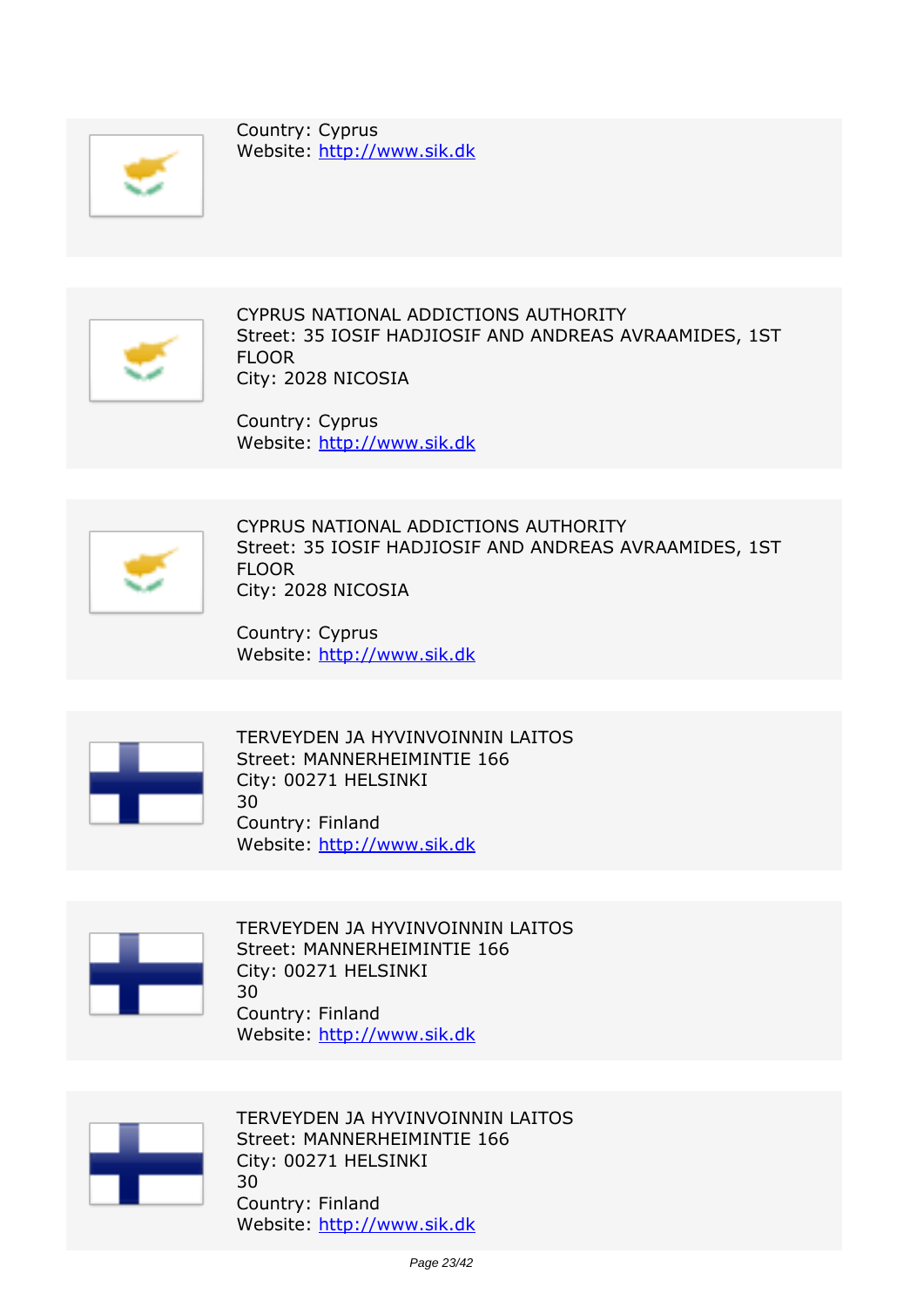

*TERVEYDEN JA HYVINVOINNIN LAITOS Street: MANNERHEIMINTIE 166 City: 00271 HELSINKI 30 Country: Finland Website:* http://www.sik.dk



*HEALTH SERVICE EXECUTIVE HSE Street: Dr Steevens' Hospital City: DUBLIN 8*

*Country: Ireland Website:* http://www.sik.dk



*HEALTH SERVICE EXECUTIVE HSE Street: Dr Steevens' Hospital City: DUBLIN 8*

*Country: Ireland Website:* http://www.sik.dk



*HEALTH SERVICE EXECUTIVE HSE Street: Dr Steevens' Hospital City: DUBLIN 8*

*Country: Ireland Website:* http://www.sik.dk



*HEALTH SERVICE EXECUTIVE HSE Street: Dr Steevens' Hospital City: DUBLIN 8*

*Country: Ireland Website:* http://www.sik.dk



*HEALTH SERVICE EXECUTIVE HSE Street: Dr Steevens' Hospital City: DUBLIN 8*

*Country: Ireland Website:* http://www.sik.dk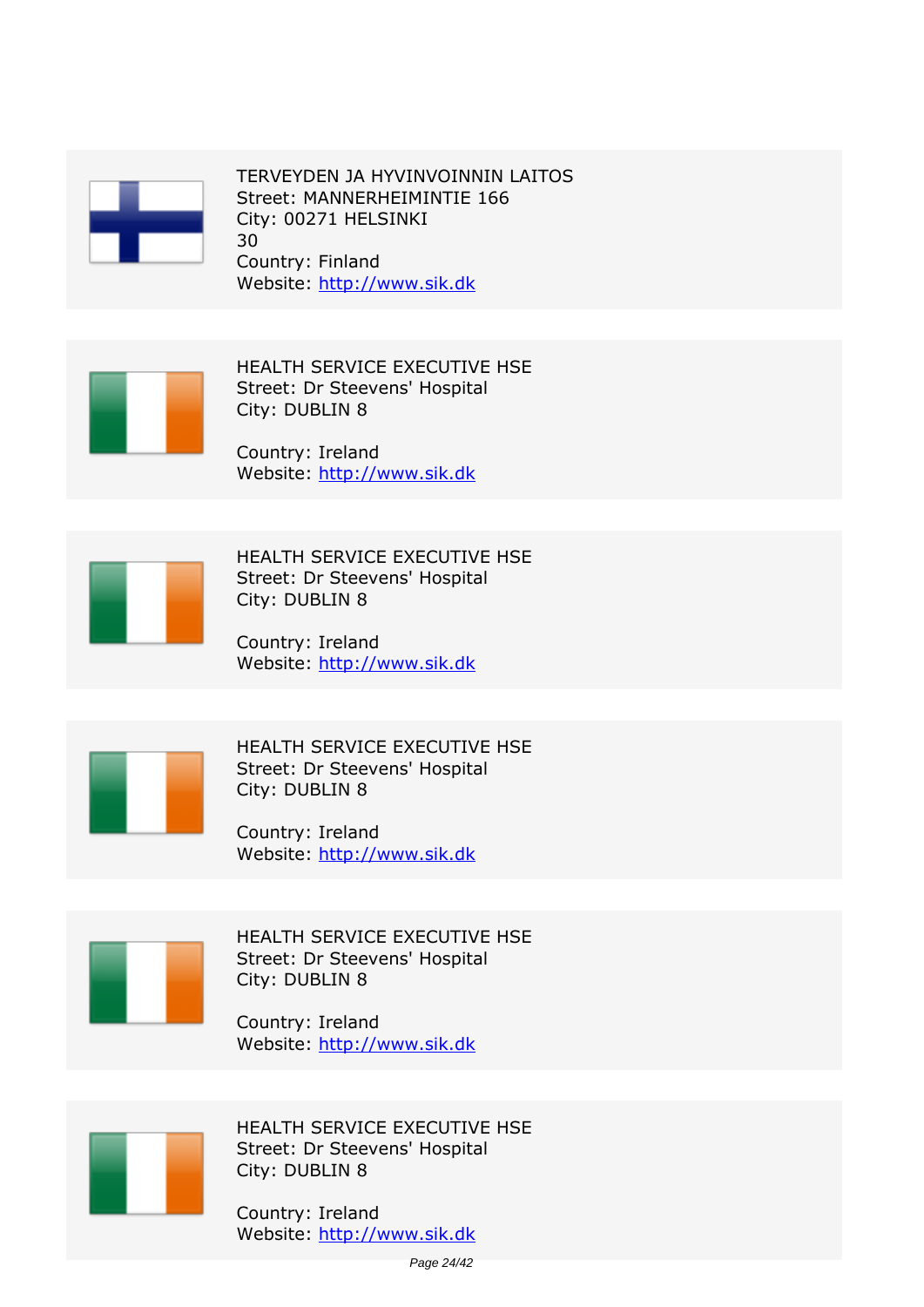

*HEALTH SERVICE EXECUTIVE HSE Street: Dr Steevens' Hospital City: DUBLIN 8*

*Country: Ireland Website:* http://www.sik.dk



*The Norwegian Ministry of Health and Care Services Street: R6 Teatergata 9 City: 8011 0030 Oslo*

*Country: Norway Website:* http://www.sik.dk



*FOLKHALSOMYNDIGHETEN Street: SE-17182 City: SE-17182 Solna*

*Country: Sweden Website:* http://www.sik.dk



*FOLKHALSOMYNDIGHETEN Street: SE-17182 City: SE-17182 Solna*

*Country: Sweden Website:* http://www.sik.dk



*RIJKSINSTITUUT VOOR VOLKSGEZONDHEID EN MILIEU Street: Antonie Van Leeuwenhoeklaan 9 City: 3721 MA BILTHOVEN 1*

*Country: Netherlands Website:* http://www.sik.dk



*RIJKSINSTITUUT VOOR VOLKSGEZONDHEID EN MILIEU Street: Antonie Van Leeuwenhoeklaan 9 City: 3721 MA BILTHOVEN 1*

*Country: Netherlands Website:* http://www.sik.dk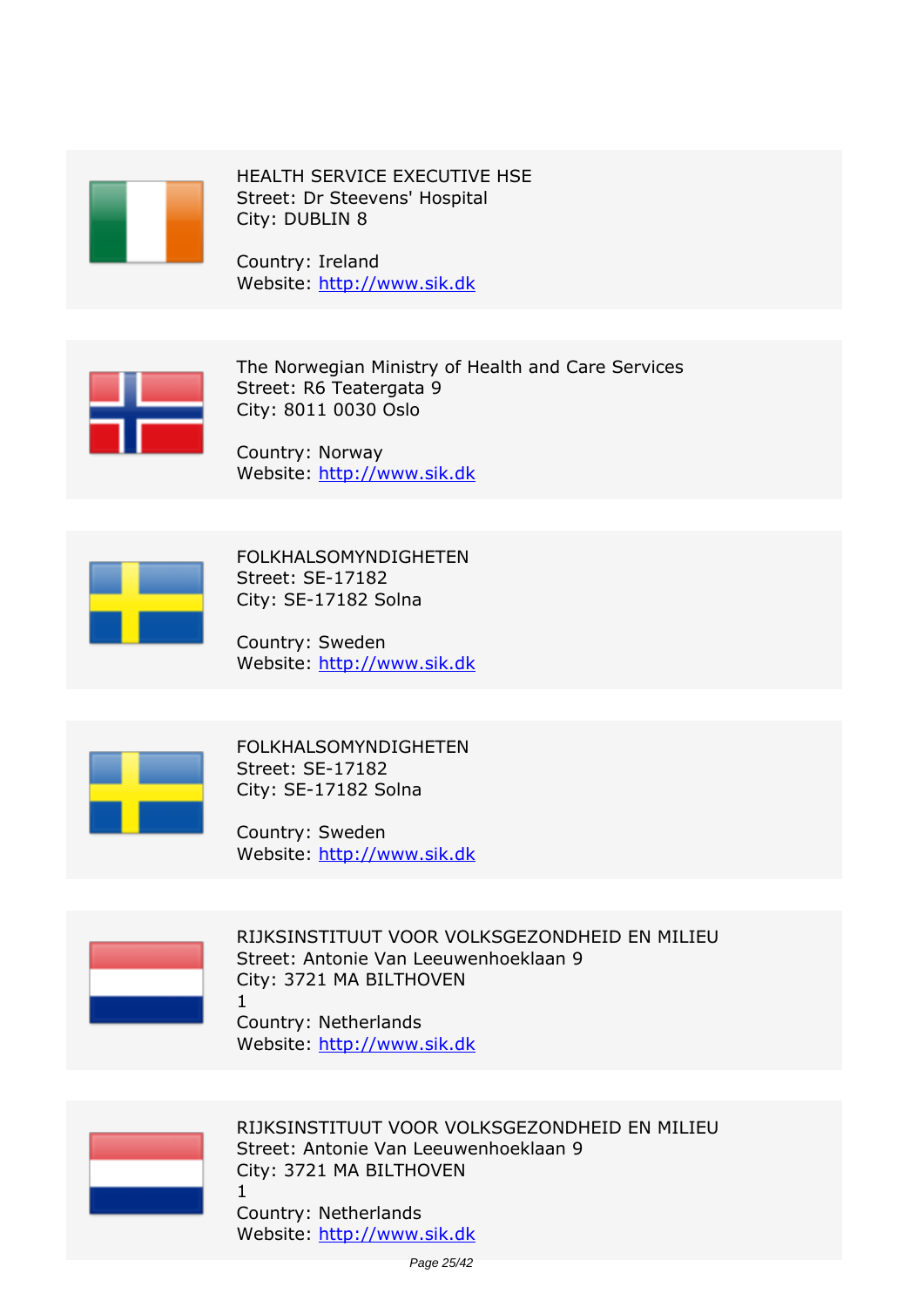

*1*

*RIJKSINSTITUUT VOOR VOLKSGEZONDHEID EN MILIEU Street: Antonie Van Leeuwenhoeklaan 9 City: 3721 MA BILTHOVEN*

*Country: Netherlands Website:* http://www.sik.dk



*TERVISEAMET Street: Paldiski mnt 81 City: 10617 Tallinn*

*Country: Estonia Website:* http://www.sik.dk



*TERVISEAMET Street: Paldiski mnt 81 City: 10617 Tallinn*

*Country: Estonia Website:* http://www.sik.dk



*TERVISEAMET Street: Paldiski mnt 81 City: 10617 Tallinn*

*Country: Estonia Website:* http://www.sik.dk



*ETHNIKOS ORGANISMOS DIMOSIAS YGEIAS Street: AGRAFON 3-5 City: 151 23 MAROUSI*

*Country: Greece Website:* http://www.sik.dk



*ORSZAGOS KORANYI PULMONOLOGIAI INTEZET Street: Korányi Frigyes út 1. City: 1121 BUDAPEST*

*Country: Hungary Website:* http://www.sik.dk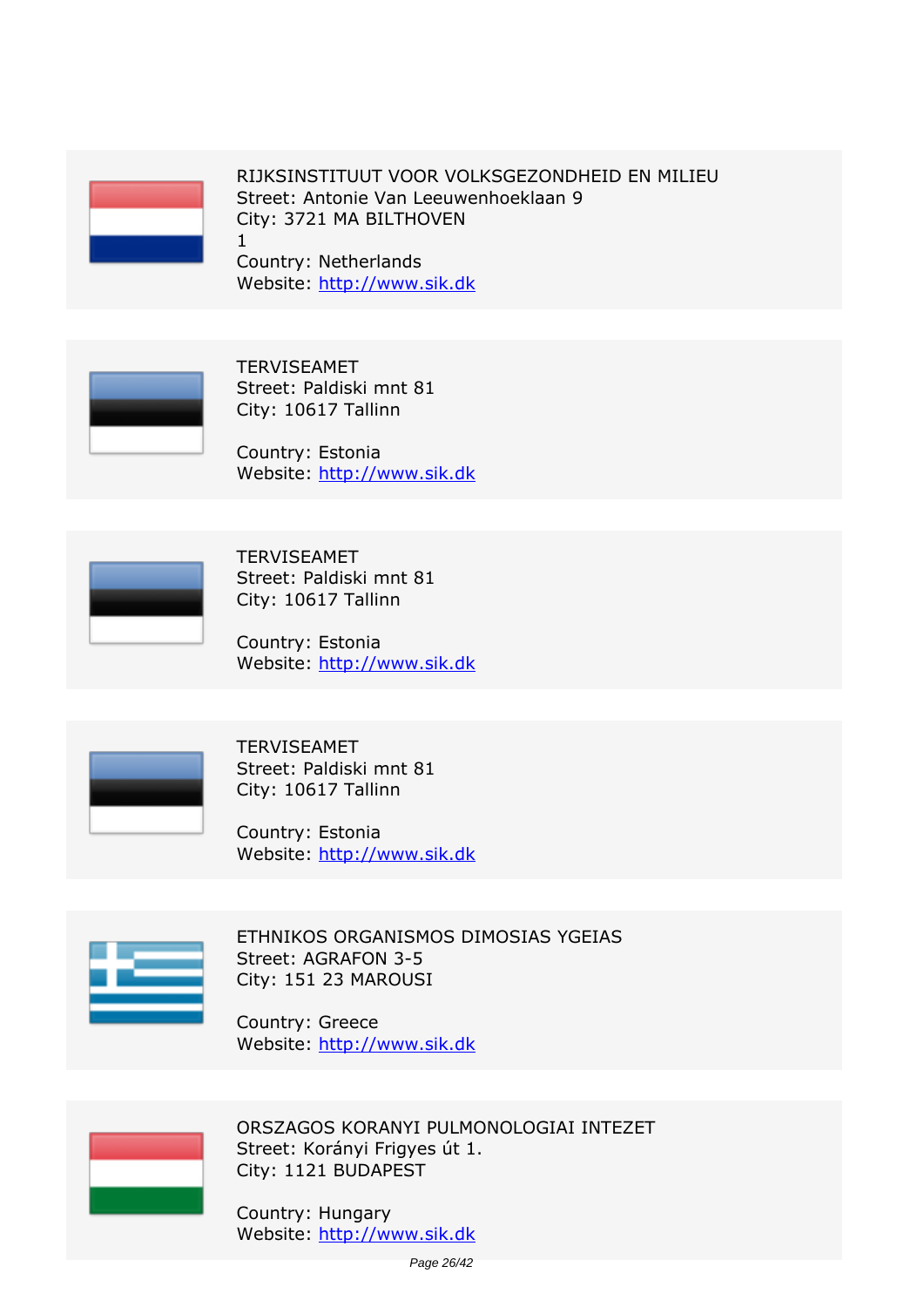

*ORSZAGOS KORANYI PULMONOLOGIAI INTEZET Street: Korányi Frigyes út 1. City: 1121 BUDAPEST*

*Country: Hungary Website:* http://www.sik.dk



*ORSZAGOS KORANYI PULMONOLOGIAI INTEZET Street: Korányi Frigyes út 1. City: 1121 BUDAPEST*

*Country: Hungary Website:* http://www.sik.dk



*ORSZAGOS KORANYI PULMONOLOGIAI INTEZET Street: Korányi Frigyes út 1. City: 1121 BUDAPEST*

*Country: Hungary Website:* http://www.sik.dk



*INSTITUT ZA JAVNO ZDRAVLJE SRBIJE 'MILAN JOVANOVIC - BATUT' Street: Dr Subotica 5 City: 11000 Belgrade*

*Country: Serbia Website:* http://www.sik.dk



*INSTITUT ZA JAVNO ZDRAVLJE SRBIJE 'MILAN JOVANOVIC - BATUT' Street: Dr Subotica 5 City: 11000 Belgrade*

*Country: Serbia Website:* http://www.sik.dk

*OSTERREICHISCHE AGENTUR FUR GESUNDHEIT UND ERNAHRUNGSSICHERHEIT GMBH Street: SPARGELFELDSTRASSE 191 City: 1220 WIEN*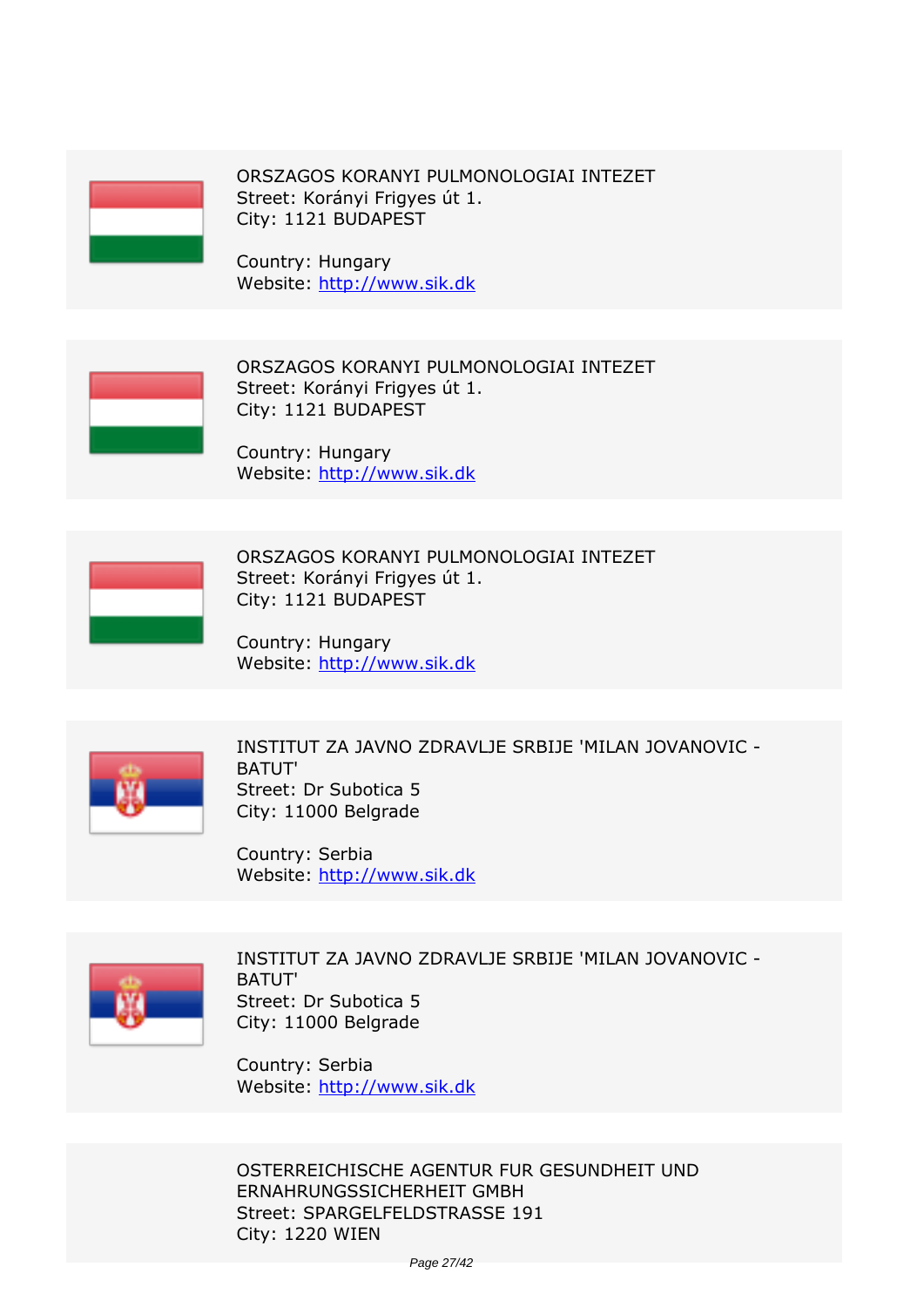

*400 Country: Austria Website:* http://www.sik.dk



*OSTERREICHISCHE AGENTUR FUR GESUNDHEIT UND ERNAHRUNGSSICHERHEIT GMBH Street: SPARGELFELDSTRASSE 191 City: 1220 WIEN 400 Country: Austria Website:* http://www.sik.dk



*OSTERREICHISCHE AGENTUR FUR GESUNDHEIT UND ERNAHRUNGSSICHERHEIT GMBH Street: SPARGELFELDSTRASSE 191 City: 1220 WIEN 400 Country: Austria Website:* http://www.sik.dk



*OSTERREICHISCHE AGENTUR FUR GESUNDHEIT UND ERNAHRUNGSSICHERHEIT GMBH Street: SPARGELFELDSTRASSE 191 City: 1220 WIEN 400 Country: Austria Website:* http://www.sik.dk



*OSTERREICHISCHE AGENTUR FUR GESUNDHEIT UND ERNAHRUNGSSICHERHEIT GMBH Street: SPARGELFELDSTRASSE 191 City: 1220 WIEN 400 Country: Austria Website:* http://www.sik.dk

*BUNDESINSTITUT FUER RISIKOBEWERTUNG Street: MAX DOHRN STRASSE 8-10 City: 10589 BERLIN 12 69 42 Country: Germany* Page 28/42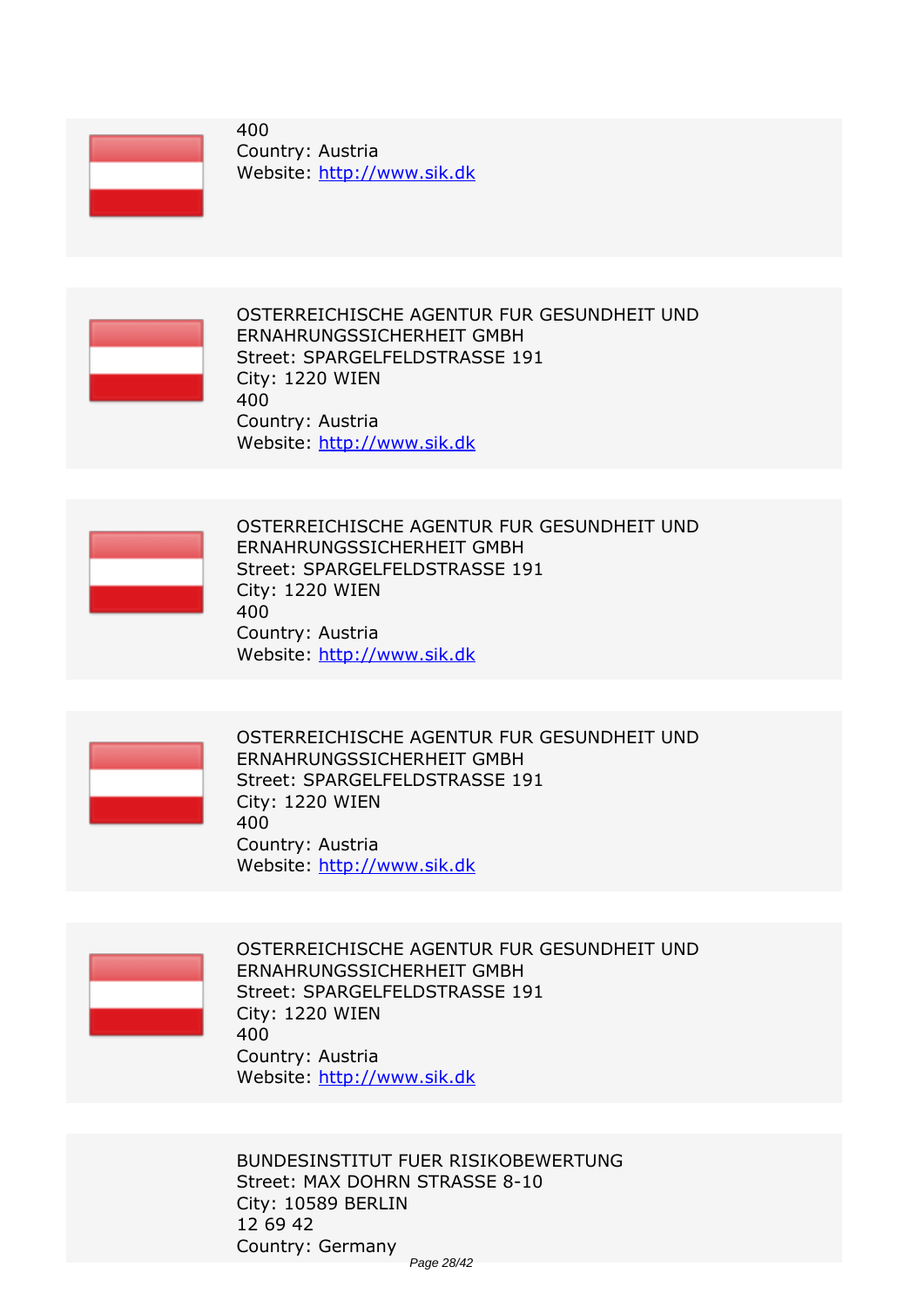*Website:* http://www.sik.dk





*BUNDESINSTITUT FUER RISIKOBEWERTUNG Street: MAX DOHRN STRASSE 8-10 City: 10589 BERLIN 12 69 42 Country: Germany Website:* http://www.sik.dk



*BUNDESINSTITUT FUER RISIKOBEWERTUNG Street: MAX DOHRN STRASSE 8-10 City: 10589 BERLIN 12 69 42 Country: Germany Website:* http://www.sik.dk



*BUNDESINSTITUT FUER RISIKOBEWERTUNG Street: MAX DOHRN STRASSE 8-10 City: 10589 BERLIN 12 69 42 Country: Germany Website:* http://www.sik.dk



*BUNDESINSTITUT FUER RISIKOBEWERTUNG Street: MAX DOHRN STRASSE 8-10 City: 10589 BERLIN 12 69 42 Country: Germany Website:* http://www.sik.dk



*INSTITUT CATALA D'ONCOLOGIA Street: GRAN VIA DE L'HOSPITALET City: 08908 L'HOSPITALET DEL LLOBREGAT*

*Country: Spain Website:* http://www.sik.dk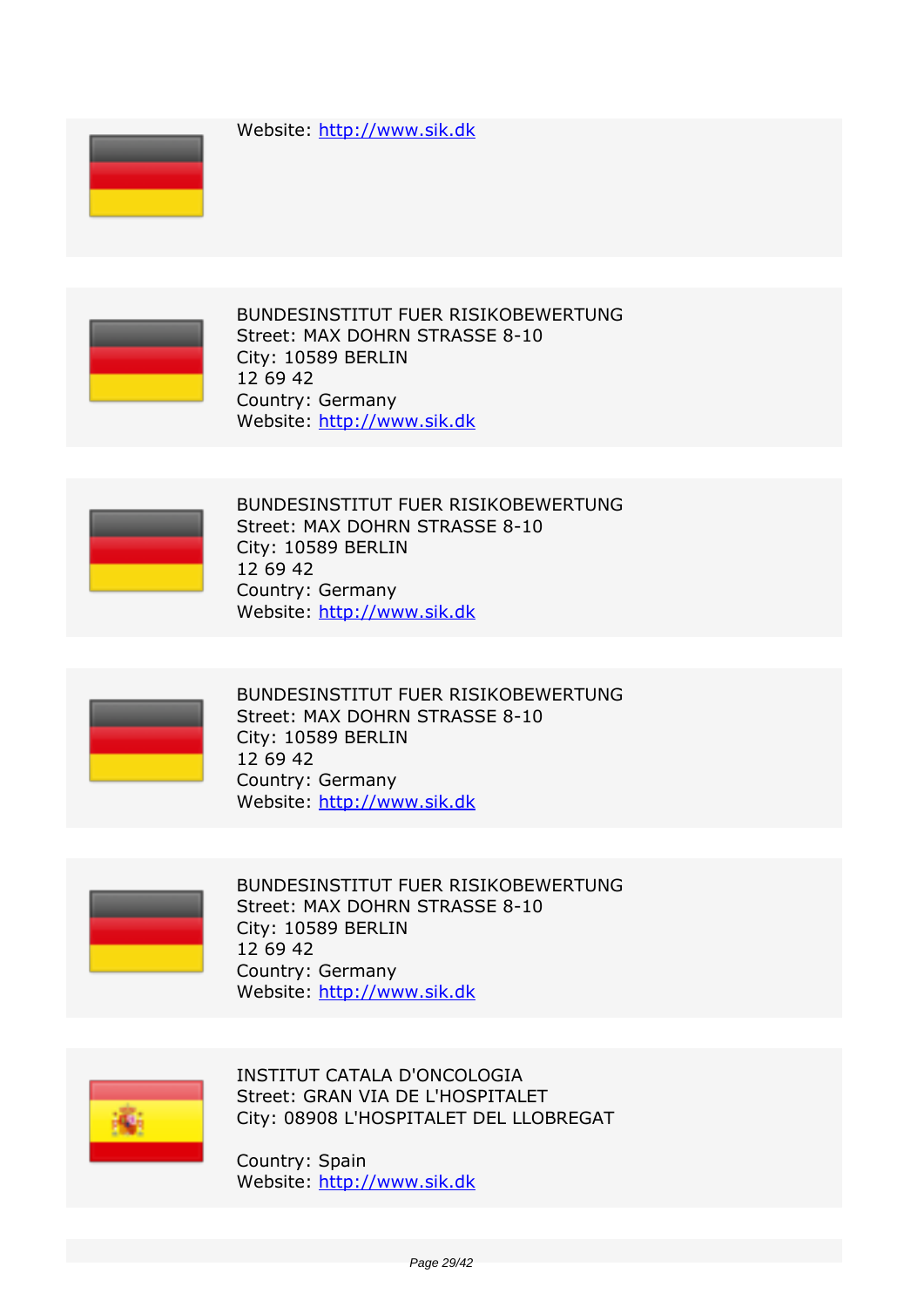

*INSTITUT CATALA D'ONCOLOGIA Street: GRAN VIA DE L'HOSPITALET City: 08908 L'HOSPITALET DEL LLOBREGAT*

*Country: Spain Website:* http://www.sik.dk



*INSTITUT CATALA D'ONCOLOGIA Street: GRAN VIA DE L'HOSPITALET City: 08908 L'HOSPITALET DEL LLOBREGAT*

*Country: Spain Website:* http://www.sik.dk



*INSTITUT CATALA D'ONCOLOGIA Street: GRAN VIA DE L'HOSPITALET City: 08908 L'HOSPITALET DEL LLOBREGAT*

*Country: Spain Website:* http://www.sik.dk



*INSTITUT CATALA D'ONCOLOGIA Street: GRAN VIA DE L'HOSPITALET City: 08908 L'HOSPITALET DEL LLOBREGAT*

*Country: Spain Website:* http://www.sik.dk



*INSTITUT CATALA D'ONCOLOGIA Street: GRAN VIA DE L'HOSPITALET City: 08908 L'HOSPITALET DEL LLOBREGAT*

*Country: Spain Website:* http://www.sik.dk



*Drug, tobacco and alcohol control department Street: SV STEPONO GATVE 27 City: LT-01312 VILNIUS*

*Country: Lithuania Website:* http://www.sik.dk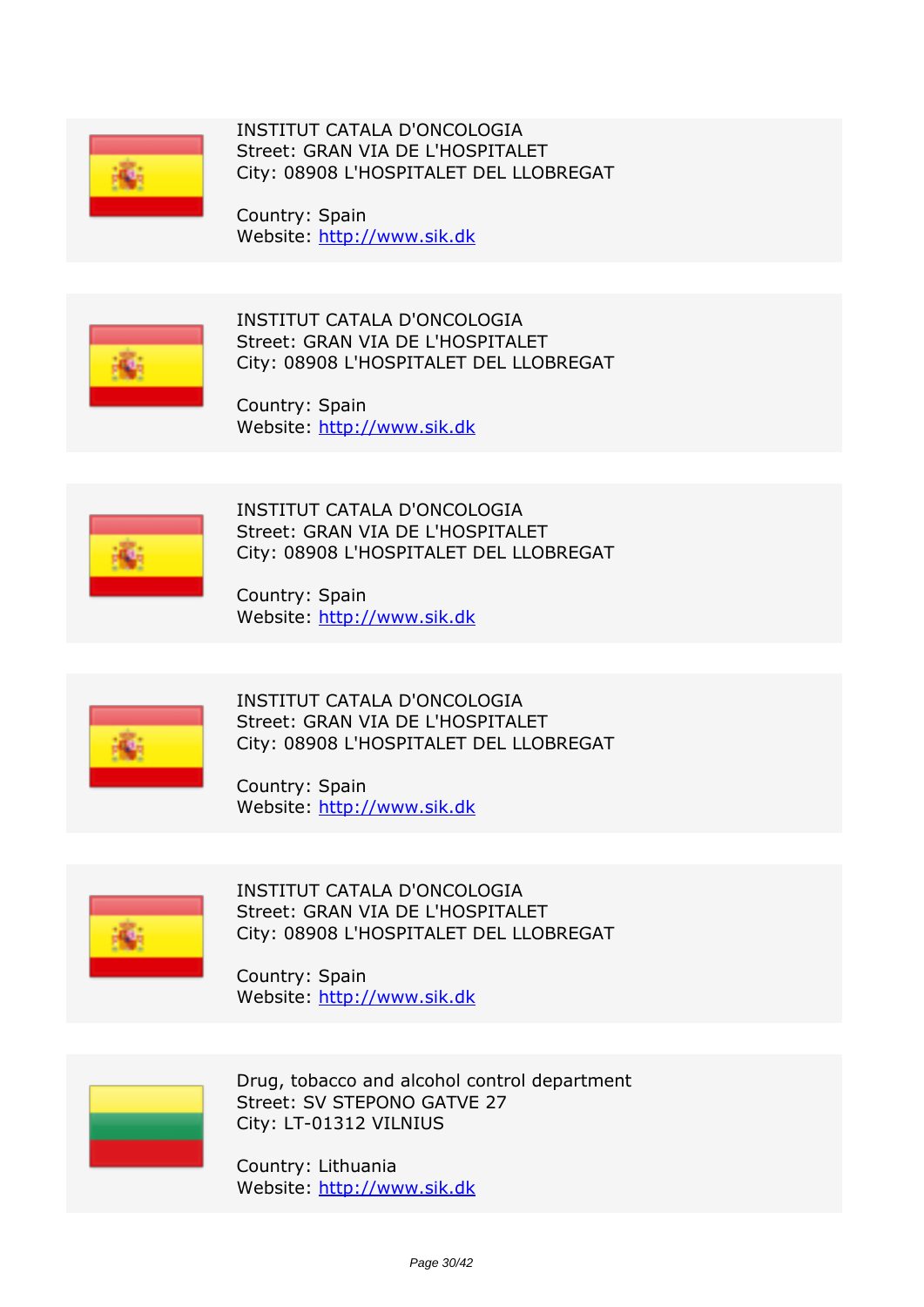#### *OUTPUTS*

#### <span id="page-30-0"></span>*Layman version of the final report NPHO*

*Joint Action on Strengthening cooperation between interested Member States and the Commission in the area of tobacco control (JATC 2) (JA-01-2020) Expected on: 30/09/2024*

*Short report (e.g. 10 pages) version of the final report, for non-specialist audience. Serves to inform decision makers and non-technical parties of the JA objectives and results.*

#### *First periodical technical and financial report DSTA*

*Joint Action on Strengthening cooperation between interested Member States and the Commission in the area of tobacco control (JATC 2) (JA-01-2020) Expected on: 31/05/2023*

*This report describes the activities carried out, milestones and results achieved in the first half of the project*

## *MD2 Final Report*

*DSTA*

*Joint Action on Strengthening cooperation between interested Member States and the Commission in the area of tobacco control (JATC 2) (JA-01-2020) Expected on: 30/09/2024*

*To be delivered at the end of the project, this report describes the project implementation and the results achieved*

# *Visual Identity*

*NPHO*

*Joint Action on Strengthening cooperation between interested Member States and the Commission in the area of tobacco control (JATC 2) (JA-01-2020) Expected on: 31/01/2022*

*Main tool to display information about the JA. project logo (updated version of the logo of JACT1)- project leaflets- E-newsletters (twice a year), and press releases - website and social media accounts*

#### *Stakeholders analysis* Page 31/42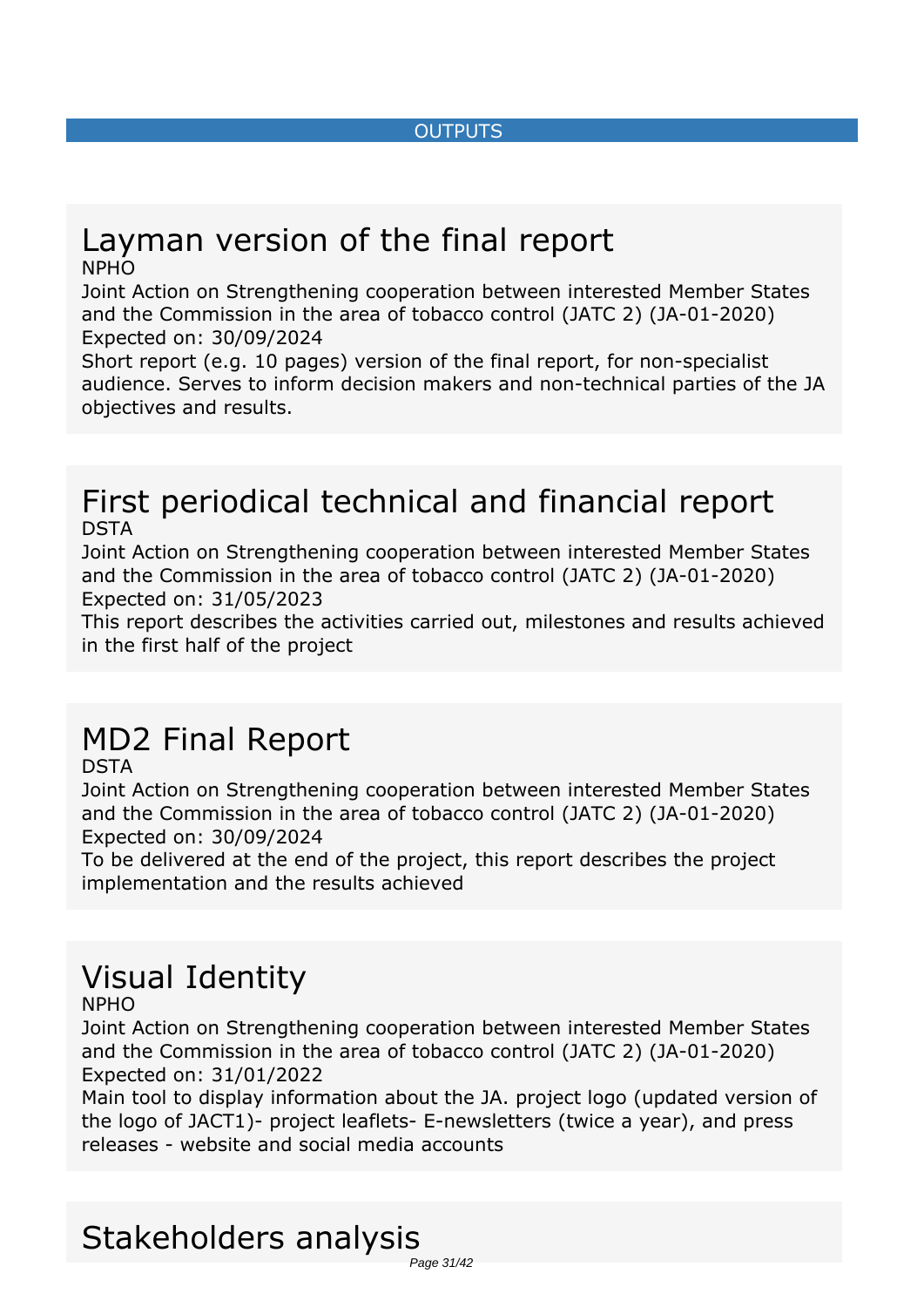*NPHO*

*Joint Action on Strengthening cooperation between interested Member States and the Commission in the area of tobacco control (JATC 2) (JA-01-2020) Expected on: 31/01/2022*

*Mapping of the stakeholders involved in tobacco control in all Member States and at EU-Level*

## *Dissemination plan*

*NPHO*

*Joint Action on Strengthening cooperation between interested Member States and the Commission in the area of tobacco control (JATC 2) (JA-01-2020) Expected on: 31/03/2022*

*Report (dissemination plan for the development and reporting of dissemination activities)*

#### *Project Dissemination Activity Report 1 NPHO*

*Joint Action on Strengthening cooperation between interested Member States and the Commission in the area of tobacco control (JATC 2) (JA-01-2020) Expected on: 31/03/2023 Report*

#### *Project Dissemination Activity Report 2 NPHO*

*Joint Action on Strengthening cooperation between interested Member States and the Commission in the area of tobacco control (JATC 2) (JA-01-2020) Expected on: 30/09/2024 Report*

## *Evaluation plan*

*AGES*

*Joint Action on Strengthening cooperation between interested Member States and the Commission in the area of tobacco control (JATC 2) (JA-01-2020) Expected on: 31/03/2022*

*A consistent plan for the evaluation work of the Joint Action*

#### *Interim Evaluation Report AGES* Page 32/42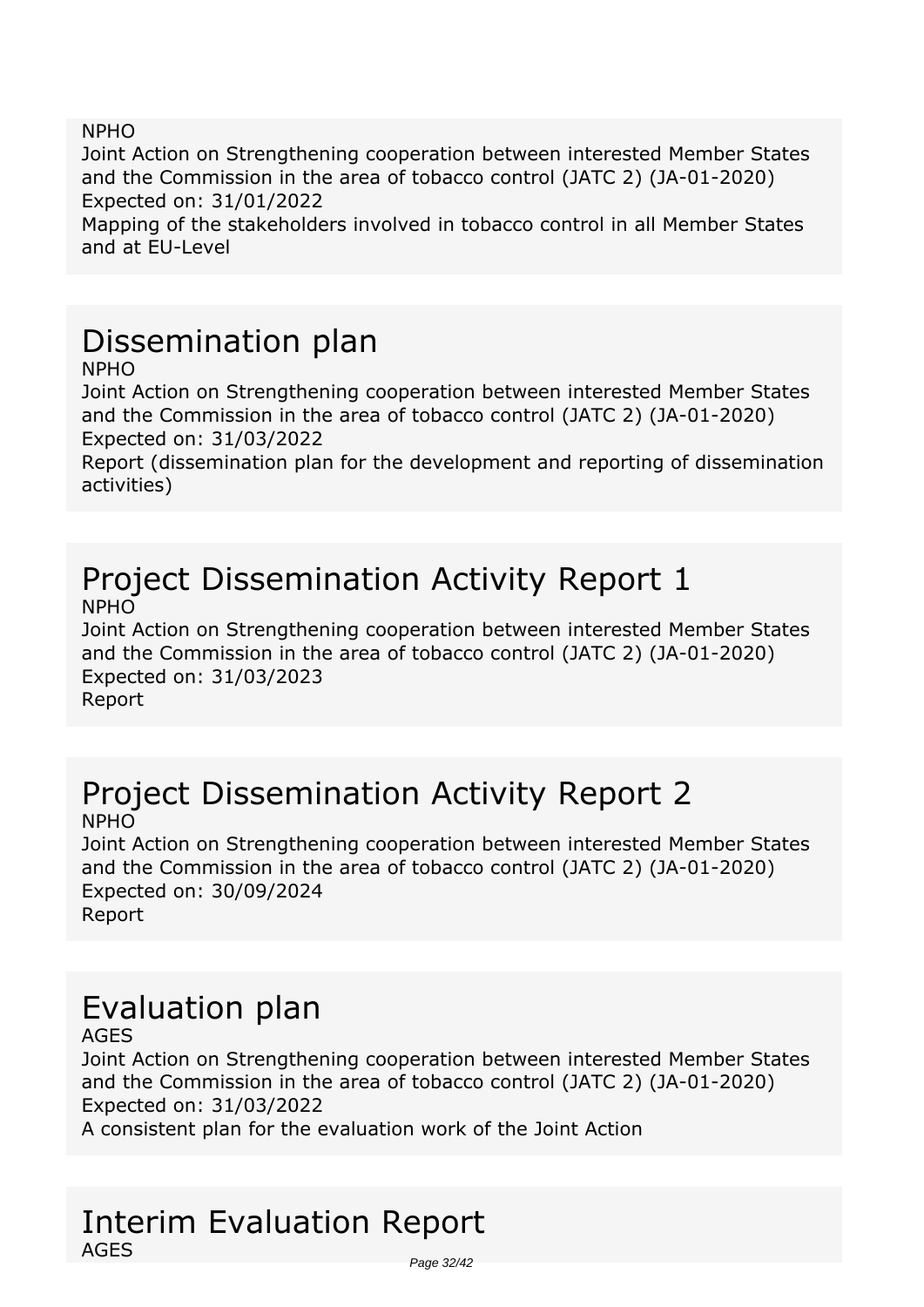*Joint Action on Strengthening cooperation between interested Member States and the Commission in the area of tobacco control (JATC 2) (JA-01-2020) Expected on: 30/04/2023*

*Midterm evaluation in order to inform project partners about identified strengths and weaknesses of project implementation and to provide recommendations for possible improvements in the second project phase*

## *Final Evaluation Report*

*AGES*

*Joint Action on Strengthening cooperation between interested Member States and the Commission in the area of tobacco control (JATC 2) (JA-01-2020) Expected on: 30/09/2024*

*Evaluation of the outcomes of the JATC2 with a focus on the utility for European Tobacco Control activities*

## *Policy dialogues on sustainability of JATC2 actions and possible contributions to Europe's Beating Cancer Plan*

*HSE*

*Joint Action on Strengthening cooperation between interested Member States and the Commission in the area of tobacco control (JATC 2) (JA-01-2020) Expected on: 31/05/2024*

*A Report to gather the contributions and recommendations from the Joint Action and to possibly contribute to the Europe's Beating Cancer Plan*

# *Sustainability plan, policies and scenarios for long-term sustainability*

*ICO*

*Joint Action on Strengthening cooperation between interested Member States and the Commission in the area of tobacco control (JATC 2) (JA-01-2020) Expected on: 31/07/2024*

*A Report to plan and ensure the sustainability and the continuation of the activities after the Joint Action*

## *Establish the framework for a cooperation with the European Commission on the JATC2*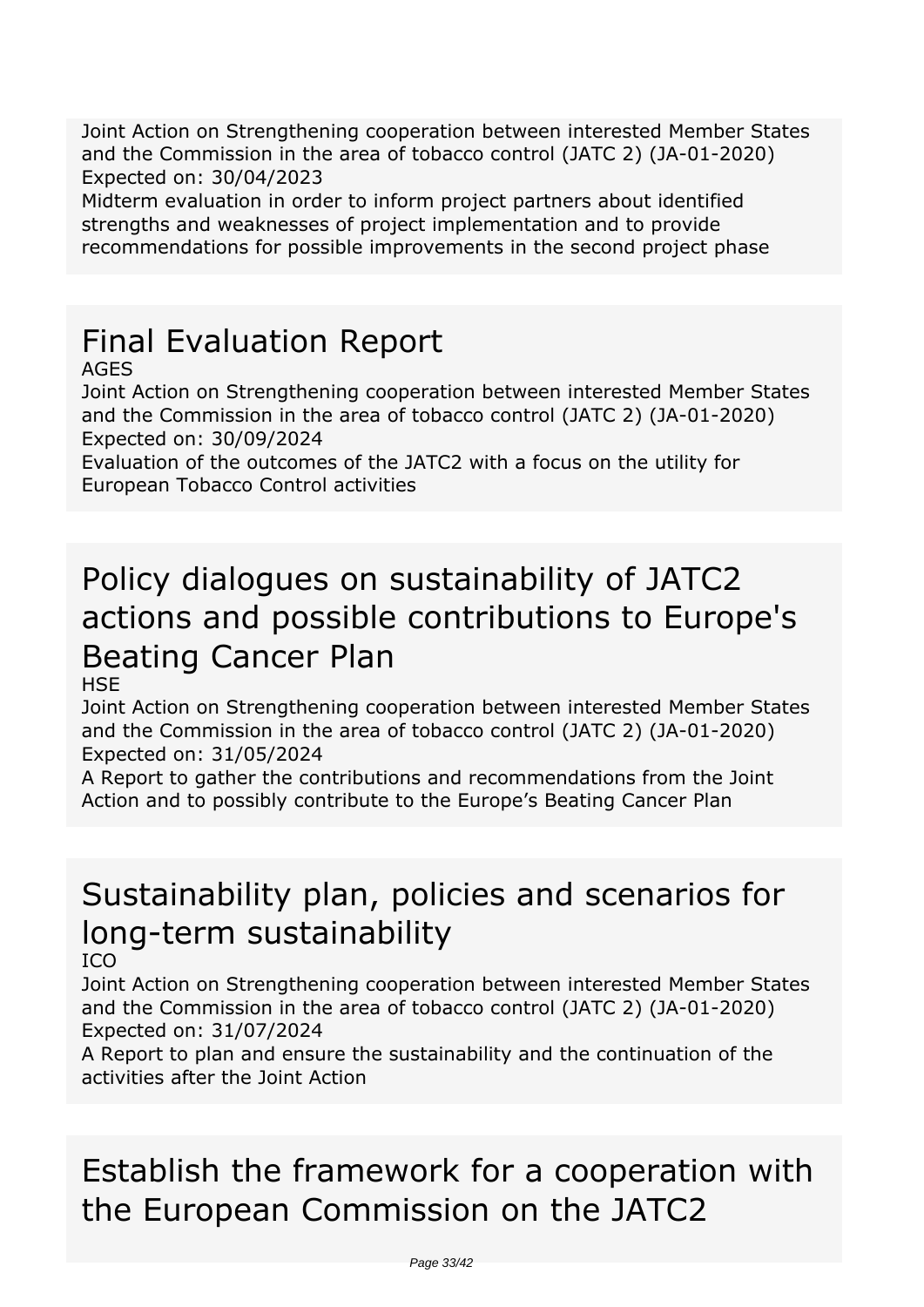# *deliverables contribution to Europe's Beating Cancer Plan*

#### *DSTA*

*Joint Action on Strengthening cooperation between interested Member States and the Commission in the area of tobacco control (JATC 2) (JA-01-2020) Expected on: 31/08/2024*

*A Report to contribute efficiently into the Europe's Beating Cancer Plan, a platform and frame for cooperation with the EU Commission should be established*

## *Agreement and procedures for EU CEG data sharing*

#### *ANSES*

*Joint Action on Strengthening cooperation between interested Member States and the Commission in the area of tobacco control (JATC 2) (JA-01-2020) Expected on: 31/03/2022*

*Based on JATC1 outcome in this field, this report will establish the legal requirements and sustainable procedures for EU-CEG data sharing and other information exchange activities*

# *EU CEG data integration from MS REP to local databases at national scale*

#### *ANSES*

*Joint Action on Strengthening cooperation between interested Member States and the Commission in the area of tobacco control (JATC 2) (JA-01-2020) Expected on: 30/06/2022*

*This deliverable will consist in both IT tools and the related procedure for NCAs to integrate their own EU-CEG data from XML format in a local database Report & Library of code scripts*

# *Mapping of the EU network of independent laboratories capacities*

#### *ISS*

*Joint Action on Strengthening cooperation between interested Member States and the Commission in the area of tobacco control (JATC 2) (JA-01-2020) Expected on: 31/03/2023*

*Report establishing the list of EU independent laboratories with their capacities regarding analysis of tobacco and related products*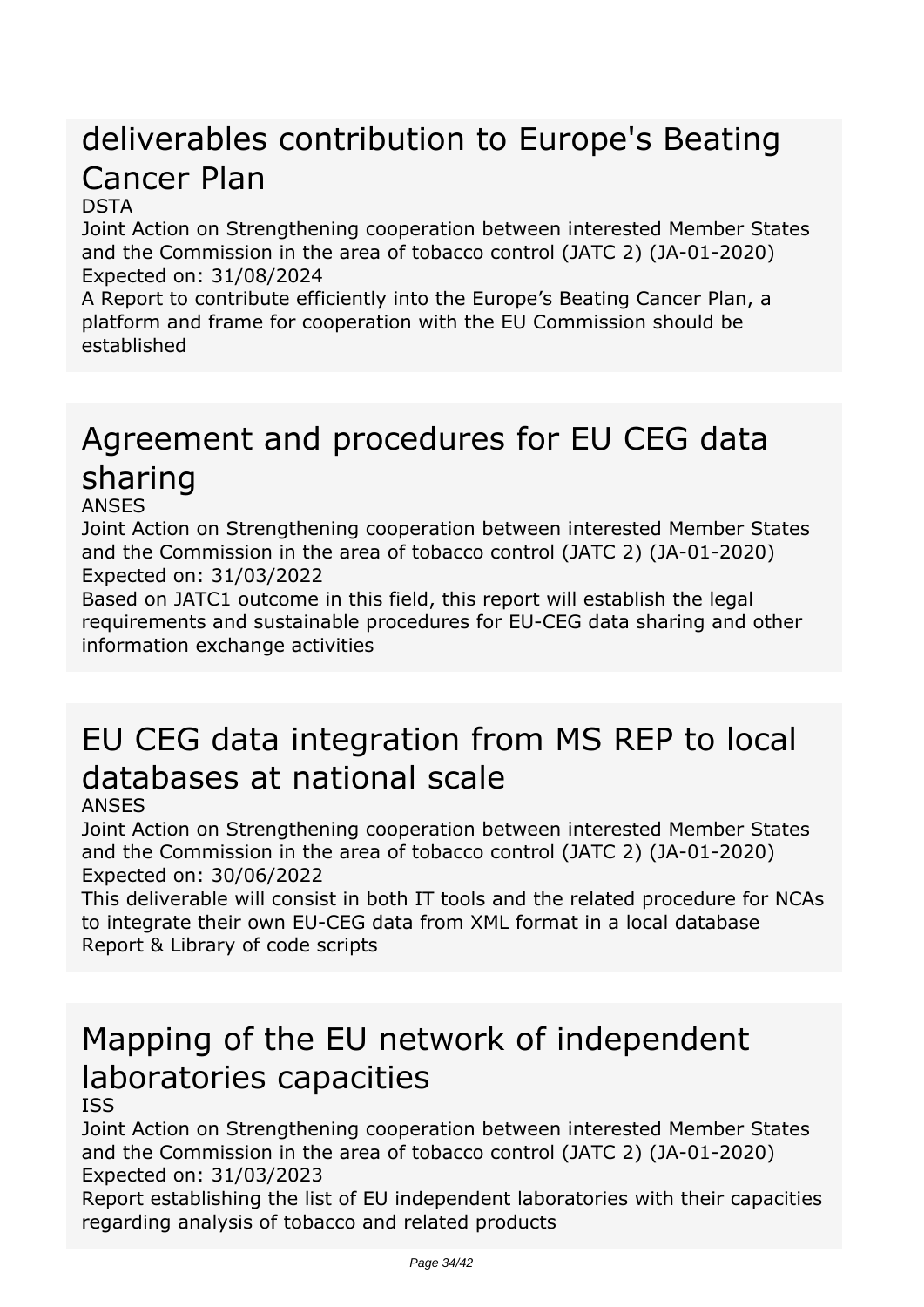## *How-to guides & toolbox to analyse EU CEG data at national scale*

#### *ANSES*

*Joint Action on Strengthening cooperation between interested Member States and the Commission in the area of tobacco control (JATC 2) (JA-01-2020) Expected on: 30/09/2023*

*This deliverable will consist in both IT tools and the related how-to guides for NCAs to analyse their own EU-CEG data stored in a local database Report & Library of code scripts*

# *Descriptive analysis of EU CEG data on tobacco products at EU scale*

*ANSES*

*Joint Action on Strengthening cooperation between interested Member States and the Commission in the area of tobacco control (JATC 2) (JA-01-2020) Expected on: 31/03/2024*

*This report will present the enhanced descriptive analysis of EU-CEG data on tobacco products across Europe*

# *Descriptive analysis of product composition and emission results from both EU CEG data and independent laboratory tests*

*ISS*

*Joint Action on Strengthening cooperation between interested Member States and the Commission in the area of tobacco control (JATC 2) (JA-01-2020) Expected on: 31/03/2024*

*Based on a set of analytical results shared by independent laboratories completed with available EU-CEG data, this report will make their synthesis for a large set of chemicals occurring as ingredients or emissions*

#### *Monitoring EU Member States NCAs experience in assessing their own EU CEG data ANSES*

*Joint Action on Strengthening cooperation between interested Member States and the Commission in the area of tobacco control (JATC 2) (JA-01-2020) Expected on: 31/05/2024*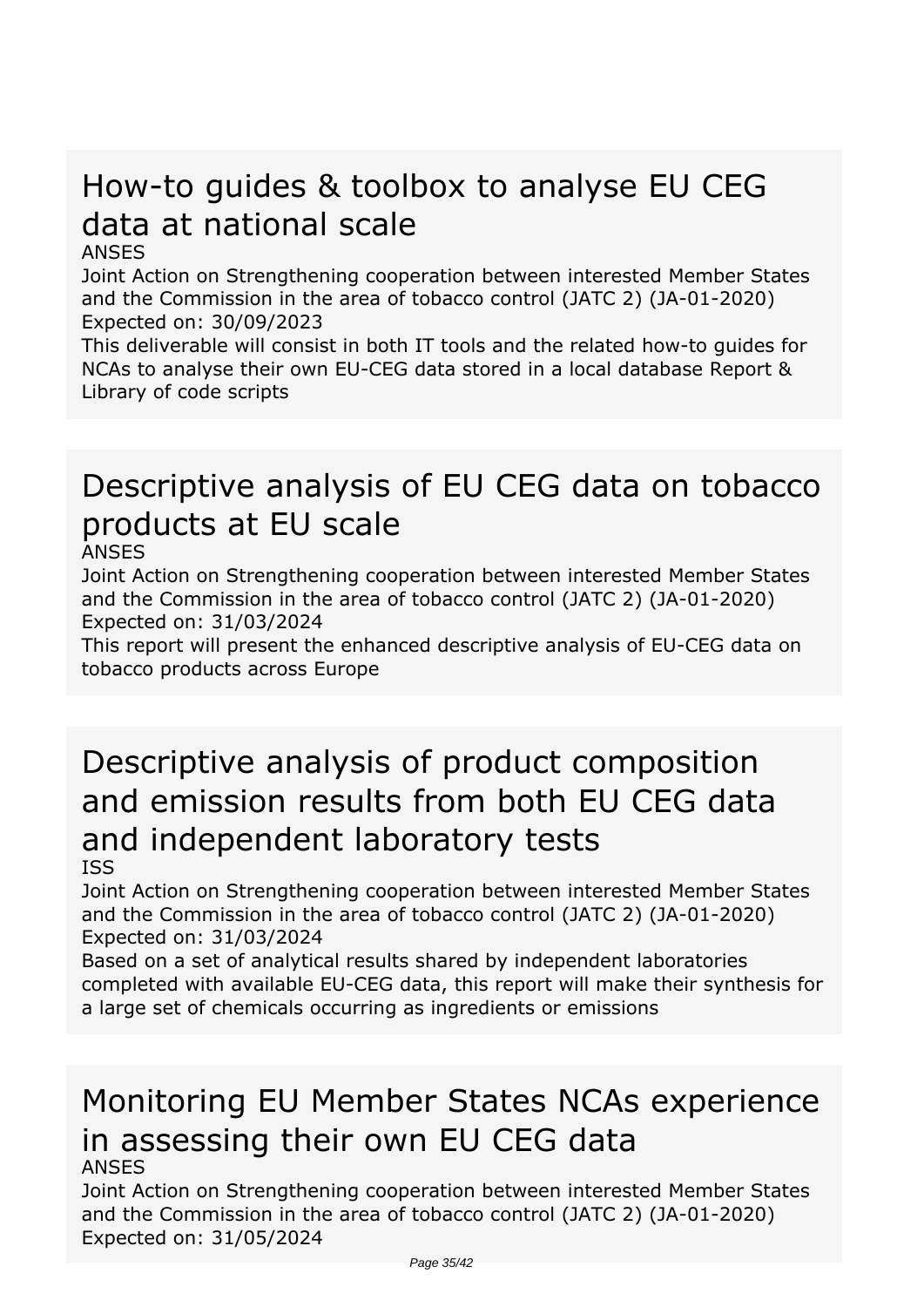*This report will assess the needs of the NCAs, their progress in EU-CEG data handling throughout the project and their feedback on the tools developed*

# *Monitoring regulatory compliance and discrepancies in EU CEG data at EU scale*

#### *ANSES*

*Joint Action on Strengthening cooperation between interested Member States and the Commission in the area of tobacco control (JATC 2) (JA-01-2020) Expected on: 31/07/2024*

*This report will summarise the monitoring of several indicators of consistency and regulatory compliance based on EU-GEG product submissions*

## *EU CEG reference tables*

#### *ANSES*

*Joint Action on Strengthening cooperation between interested Member States and the Commission in the area of tobacco control (JATC 2) (JA-01-2020) Expected on: 31/08/2024*

*Database and report related to the final and most comprehensive version of various datasets curated during the project (e.g. reference table for substances as ingredients or emissions) Report & Database*

## *Library of substances and fingerprints resulting from untargeted analyses on tobacco and related products*

#### *ISS*

*Joint Action on Strengthening cooperation between interested Member States and the Commission in the area of tobacco control (JATC 2) (JA-01-2020) Expected on: 31/08/2024*

*This deliverable will compile the database of product chemical fingerprints and provide a first chemo metric analysis of this database Report / Database*

### *Create roadmap for an active knowledge sharing network DSTA*

#### *Joint Action on Strengthening cooperation between interested Member States and the Commission in the area of tobacco control (JATC 2) (JA-01-2020) Expected on: 31/03/2022*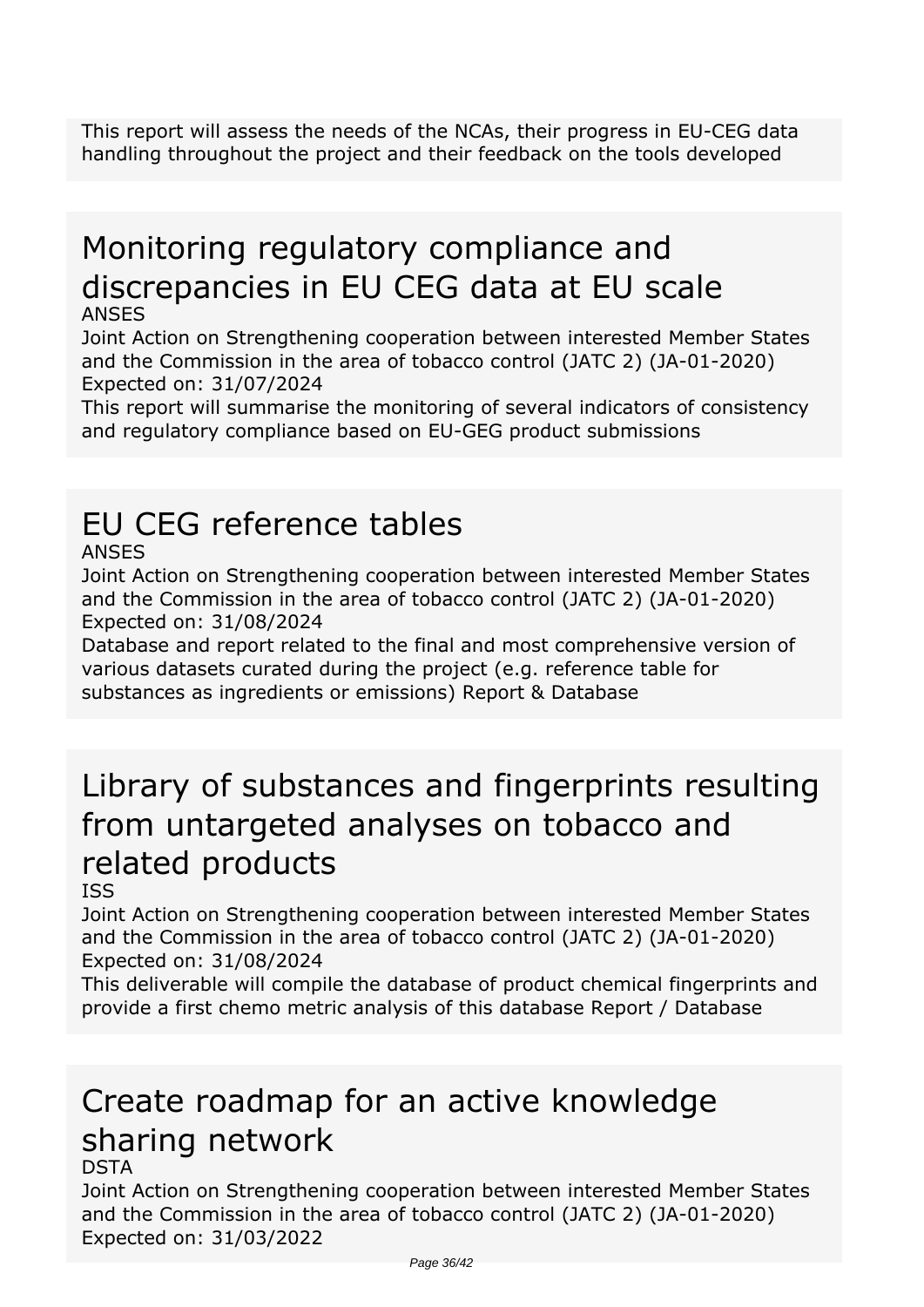*Important ensure an efficient facilitation of the knowledge sharing network Report*

### *Creation of an archive for storing information on tobacco enforcement using existing EU platforms DSTA*

*Joint Action on Strengthening cooperation between interested Member States and the Commission in the area of tobacco control (JATC 2) (JA-01-2020) Expected on: 31/05/2022*

*Important to enhance the enforcement on tobacco regulation across EU MS*

# *Analysis of the viability of using existing platforms as a knowledge database after the completion of JATC2*

*DSTA*

*Joint Action on Strengthening cooperation between interested Member States and the Commission in the area of tobacco control (JATC 2) (JA-01-2020) Expected on: 31/03/2024*

*Important for ensuring the sustainability of knowledge sharing after the completion of JATC 2 Analyse*

# *Hosting twice yearly knowledge hub meetings for each subgroup*

*DSTA*

*Joint Action on Strengthening cooperation between interested Member States and the Commission in the area of tobacco control (JATC 2) (JA-01-2020) Expected on: 31/08/2024*

*The knowledge sharing network is a pivotal action to ensure the efficient sharing of knowledge on the enforcement of tobacco regulation Meetings month 6 - 35*

### *Minutes twice yearly from the knowledge hub meeting sent out to all participants DSTA*

*Joint Action on Strengthening cooperation between interested Member States* Page 37/42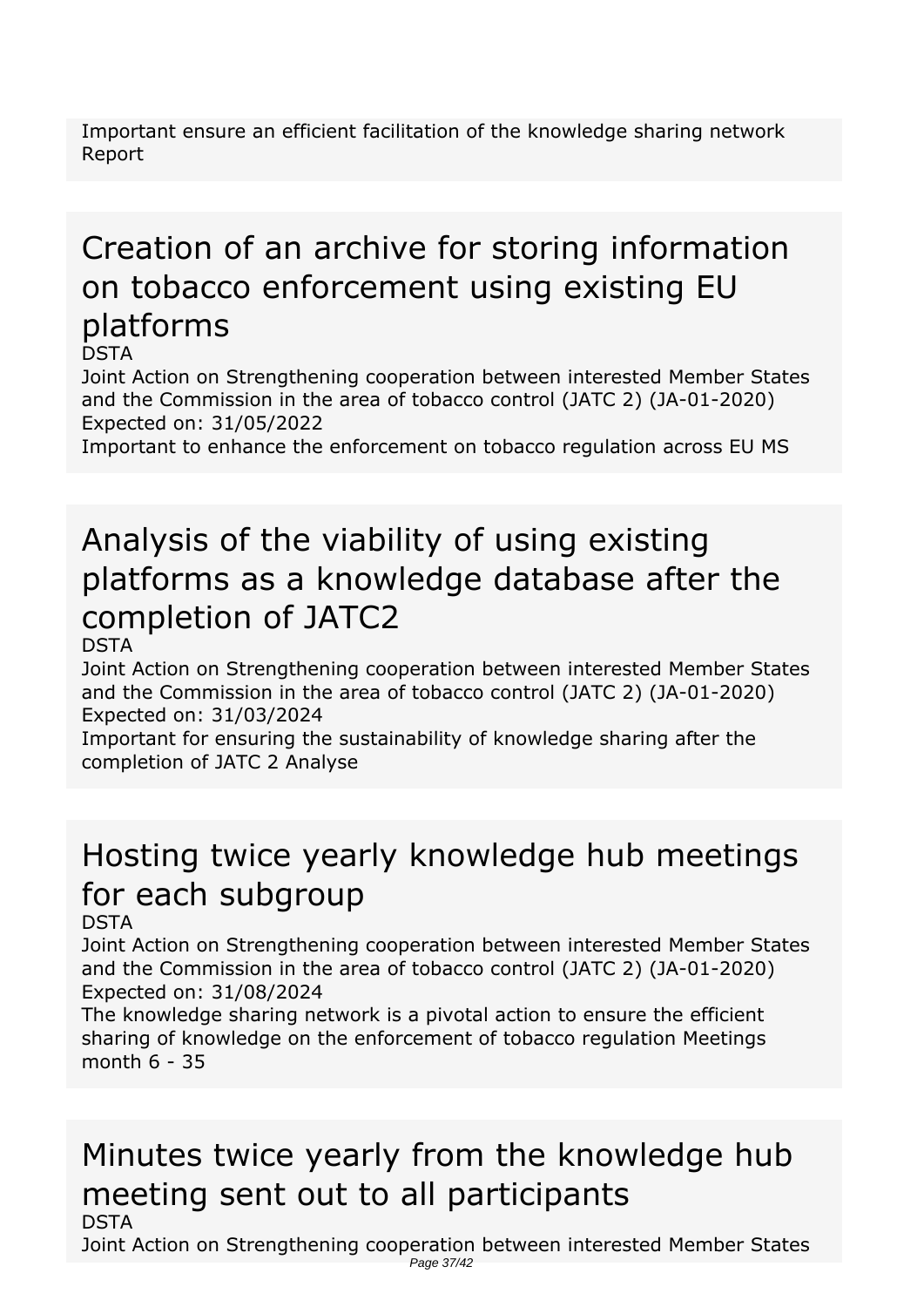*and the Commission in the area of tobacco control (JATC 2) (JA-01-2020) Expected on: 31/08/2024*

*The minutes twice yearly from the network meetings will ensure that information shared during the meeting is stored month 6 - 35*

## *Report on regulation of novel tobacco products and e-cigarettes in different EU Member States RIVM*

*Joint Action on Strengthening cooperation between interested Member States and the Commission in the area of tobacco control (JATC 2) (JA-01-2020) Expected on: 30/09/2022*

*To investigate differences in regulation of novel tobacco products, e-cigarettes and other products across Europe*

### *Overview of novel tobacco products and ecigarettes in different Member States RIVM*

*Joint Action on Strengthening cooperation between interested Member States and the Commission in the area of tobacco control (JATC 2) (JA-01-2020) Expected on: 31/03/2023*

*To present an overview of the variety of novel products and e-cigarettes across Europe*

# *Report on relevant health risks for novel tobacco products, e-cigarettes*

*RIVM*

*Joint Action on Strengthening cooperation between interested Member States and the Commission in the area of tobacco control (JATC 2) (JA-01-2020) Expected on: 30/09/2023*

*Health risk profiles based on ingredients and emissions are described for each group of products*

### *Report on product use, familiarity and of novel tobacco products and e-cigarettes RIVM*

*Joint Action on Strengthening cooperation between interested Member States and the Commission in the area of tobacco control (JATC 2) (JA-01-2020)*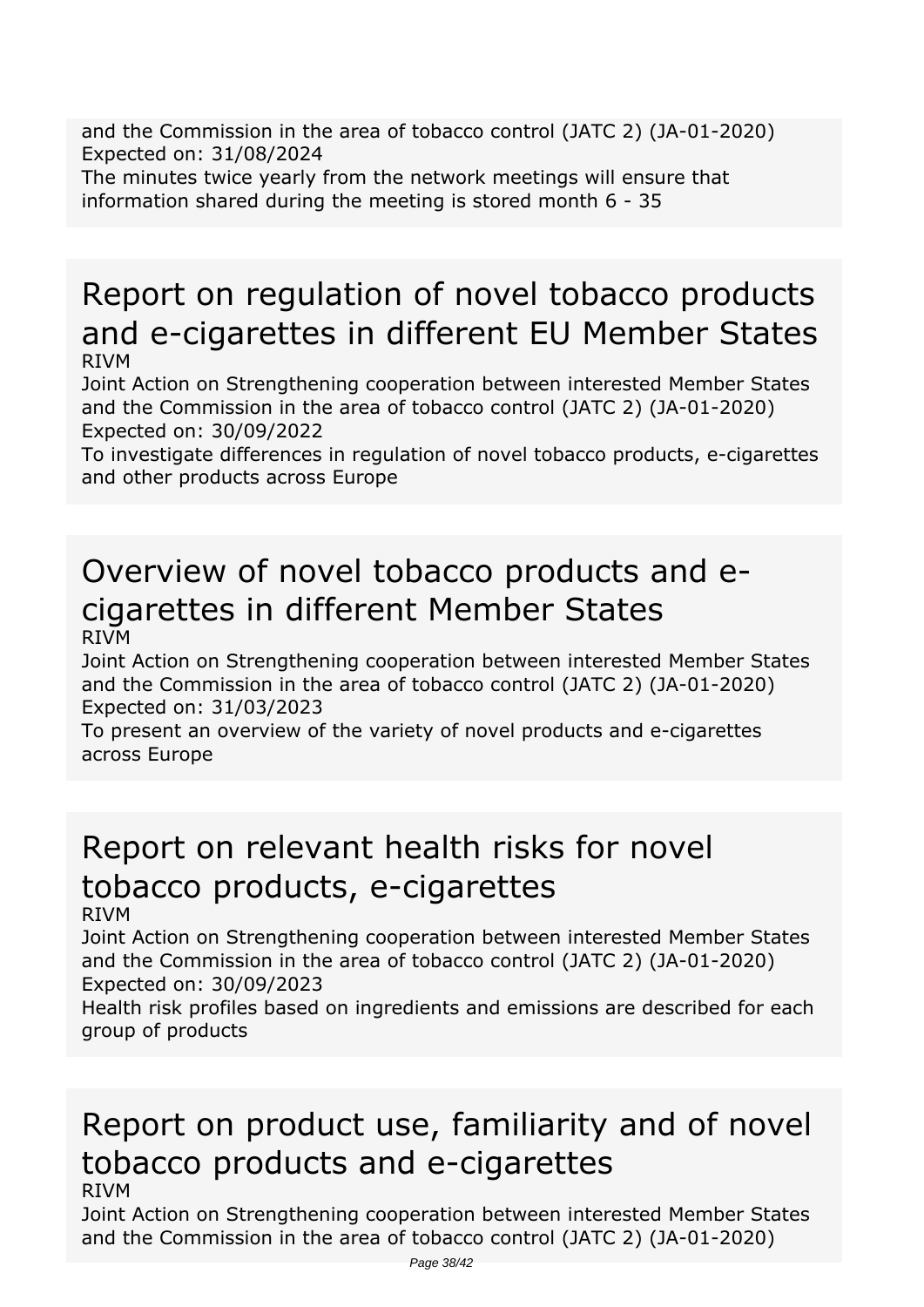# *Scientific publication on evaluation of health impact and regulatory implications of novel tobacco products and e-cigarettes*

*RIVM*

*Joint Action on Strengthening cooperation between interested Member States and the Commission in the area of tobacco control (JATC 2) (JA-01-2020) Expected on: 31/03/2024*

*To describe the health impact and regulatory implications of novel tobacco products and e-cigarettes Scientific publication*

### *Report on adverse events related to ecigarettes across Member States and suggested approach for harmonised data collection across EU RIVM*

*Joint Action on Strengthening cooperation between interested Member States and the Commission in the area of tobacco control (JATC 2) (JA-01-2020) Expected on: 31/03/2024*

*To provide tools for a harmonized data collection approach across the EU*

### *Information sheets on evaluation of health impact and regulatory implications of novel tobacco products and e-cigarettes RIVM*

*Joint Action on Strengthening cooperation between interested Member States and the Commission in the area of tobacco control (JATC 2) (JA-01-2020) Expected on: 31/07/2024*

*To develop information sheets to inform regulators about products or product classes Information sheets*

*"Weight of evidence" paper on the evidence for*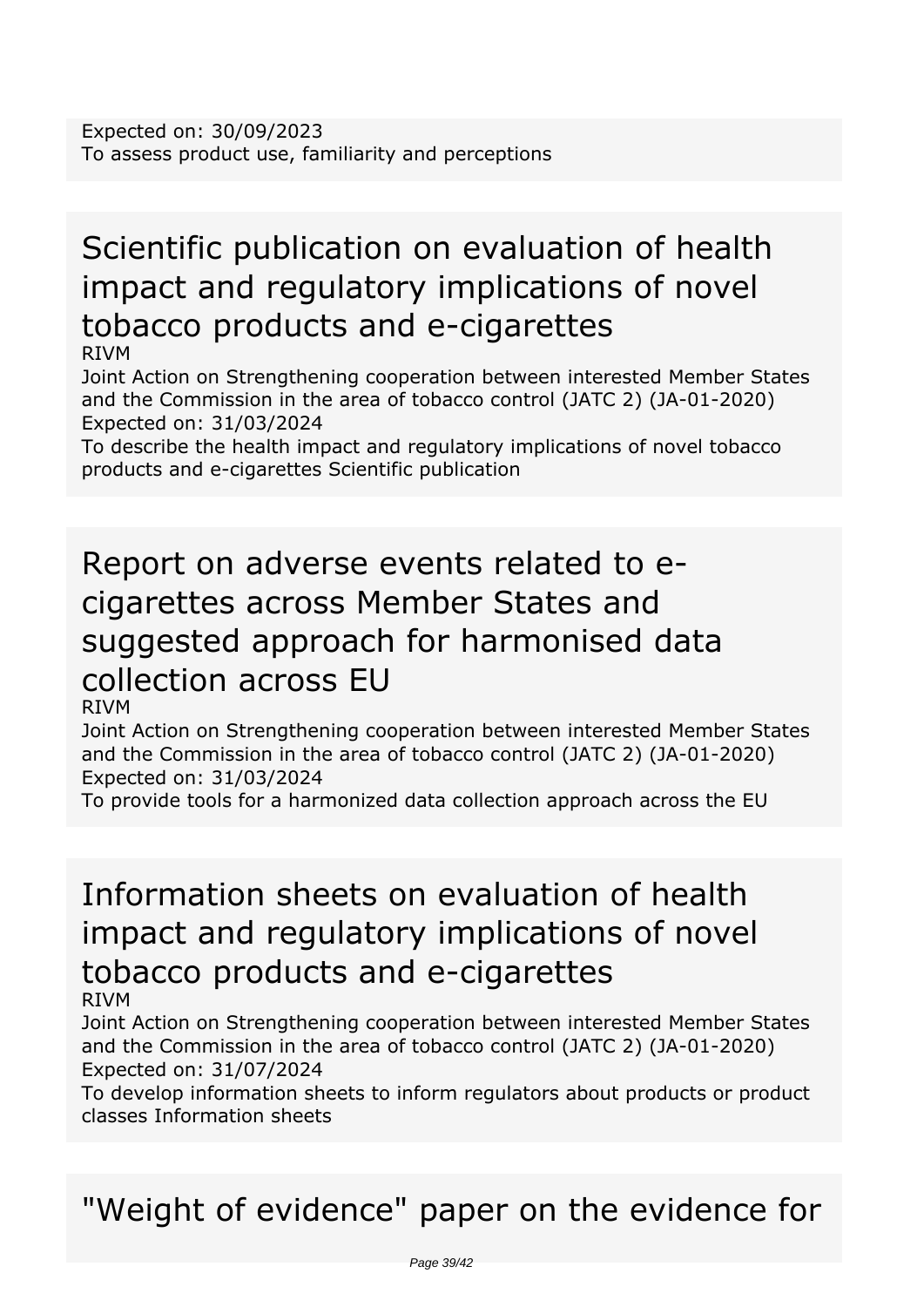## *supporting the expansion of smoke-free environments*

#### *ICO*

*Joint Action on Strengthening cooperation between interested Member States and the Commission in the area of tobacco control (JATC 2) (JA-01-2020) Expected on: 31/03/2023*

*Elaborate and disseminate a "weight of evidence" paper on the evidence for supporting the expansion of smoke-free environments to other indoor and outdoor areas*

### *Position paper on best practices for SHS & SHA protection and evidence supporting the expansion of smoke-free environments ICO*

*Joint Action on Strengthening cooperation between interested Member States and the Commission in the area of tobacco control (JATC 2) (JA-01-2020) Expected on: 31/08/2023*

*The position paper will elaborate on best practices and challenges to protect the EU population. It will include key messages, challenges, recommendations and conclusions.*

# *Position paper for a new TAD*

*ICO*

*Joint Action on Strengthening cooperation between interested Member States and the Commission in the area of tobacco control (JATC 2) (JA-01-2020) Expected on: 29/02/2024*

*The elaboration of a position paper on a new Tobacco Advertising Directive*

## *Report of tobacco endgame strategies for the European region.*

#### *THL*

*Joint Action on Strengthening cooperation between interested Member States and the Commission in the area of tobacco control (JATC 2) (JA-01-2020) Expected on: 31/03/2023*

*To identify and assess forward-looking tobacco control policies and tobacco endgame strategies for the European region*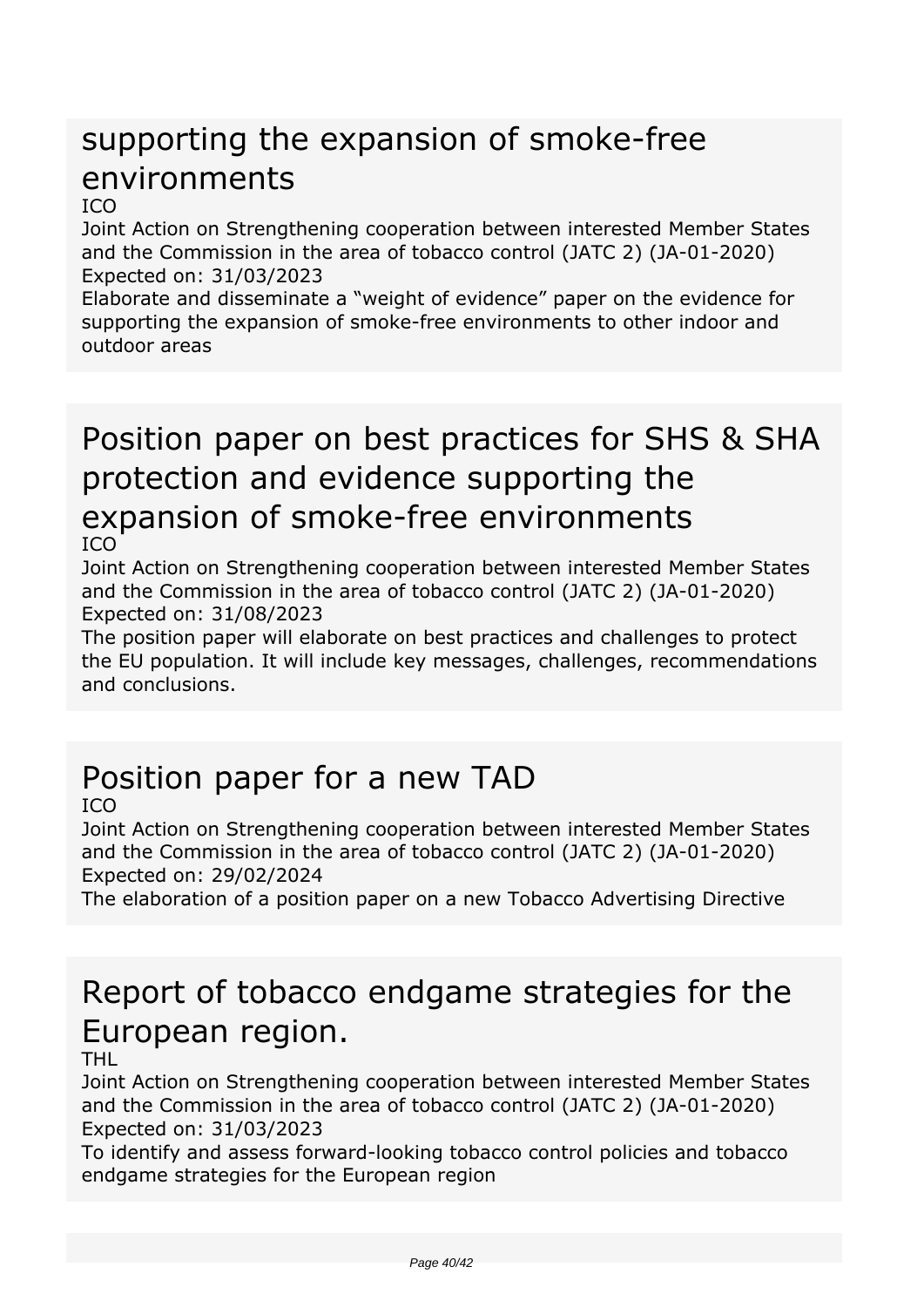## *Recommendations for research on forwardlooking tobacco control policies and tobacco endgame strategies*

*THL*

*Joint Action on Strengthening cooperation between interested Member States and the Commission in the area of tobacco control (JATC 2) (JA-01-2020) Expected on: 29/02/2024*

*To synthesize the available evidence and identify the needs for future research on the effectiveness of new or recently introduced policies*

*EU Tobacco Endgame Toolkit to disseminate best practices in the development, implementation and evaluation of forwardlooking tobacco control policies and tobacco endgame strategies*

*THL*

*Joint Action on Strengthening cooperation between interested Member States and the Commission in the area of tobacco control (JATC 2) (JA-01-2020) Expected on: 31/07/2024*

*To define and introduce the concepts of forward-looking tobacco control policies and tobacco endgame to policymakers in the European region*

## *Templates for management of finances, deliverables and milestones*

*DSTA*

*Joint Action on Strengthening cooperation between interested Member States and the Commission in the area of tobacco control (JATC 2) (JA-01-2020) Published on: 10/03/2022*

*Effective digital tool to manage and control all deliverables*

### *Create a contact list of all authorities within the field of tobacco regulation across EU DSTA*

*Joint Action on Strengthening cooperation between interested Member States and the Commission in the area of tobacco control (JATC 2) (JA-01-2020) Published on: 10/03/2022*